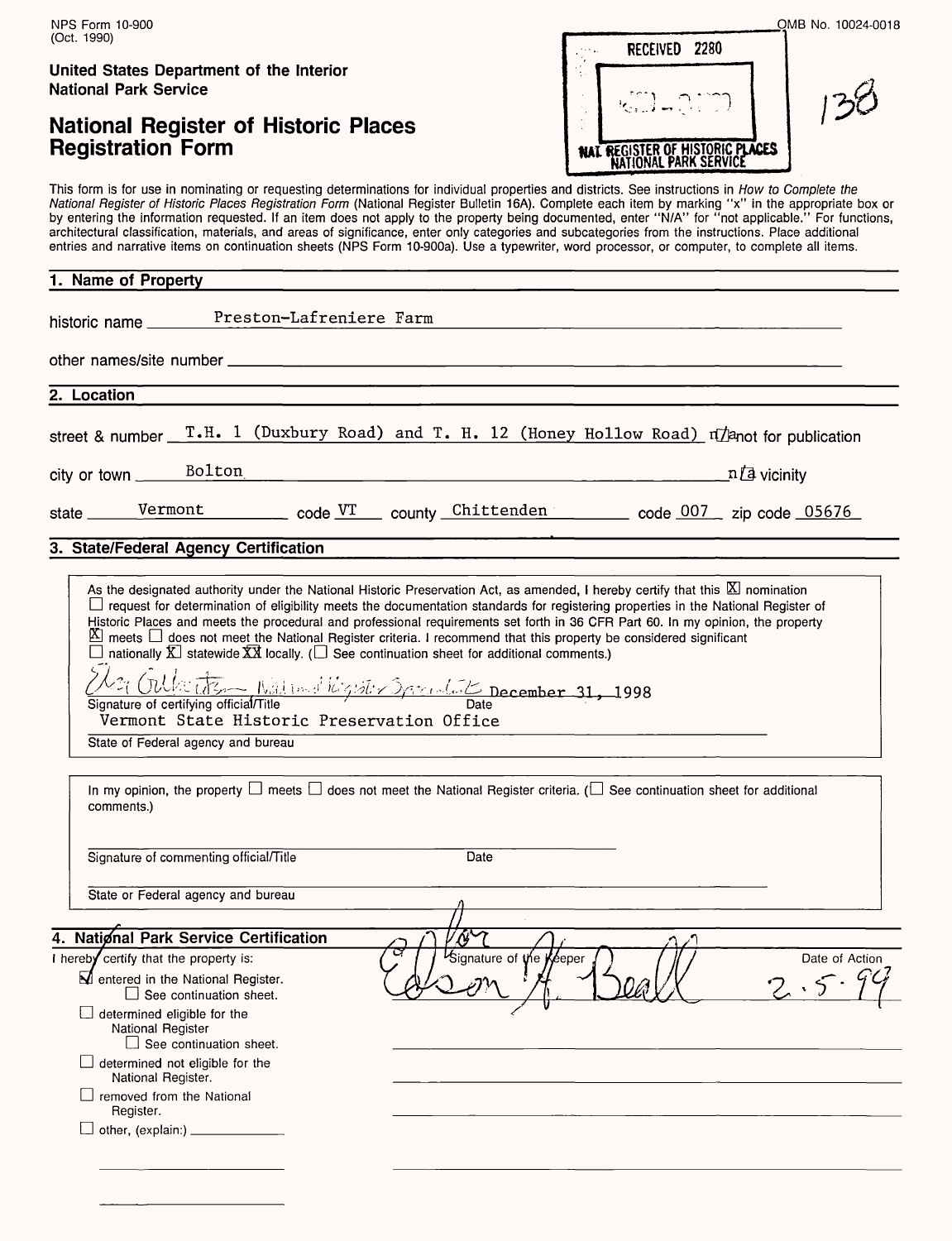| Preston-Lafreniere Farm<br>77 - CA 33 M<br>Name of Property<br><b>Alternative Control construction of the Control Web 2014</b> | $Chittenden$ $Country_{3}$ $VT$<br>County and State                                               |  |  |
|--------------------------------------------------------------------------------------------------------------------------------|---------------------------------------------------------------------------------------------------|--|--|
| 5. Classification                                                                                                              |                                                                                                   |  |  |
| Ownership of Property Category of Property<br>(Check as many boxes as apply)<br>(Check only one box)                           | Number of Resources within Property<br>(Do not include previously listed resources in the count.) |  |  |
| <b>xx</b> public-State<br>$\Box$ site<br>$\Box$ public-Federal<br>$\Box$ structure<br>$\Box$ object                            | Noncontributing<br>Contributing<br>3 <sup>1</sup>                                                 |  |  |
|                                                                                                                                | 4 Total                                                                                           |  |  |
| Name of related multiple property listing<br>(Enter "N/A" if property is not part of a multiple property listing.)             | Number of contributing resources previously listed<br>in the National Register                    |  |  |
| Agricultural Resources of Vermont                                                                                              | 0                                                                                                 |  |  |
| <b>6. Function or Use</b>                                                                                                      |                                                                                                   |  |  |
| <b>Historic Functions</b><br>(Enter categories from instructions)                                                              | <b>Current Functions</b><br>(Enter categories from instructions)                                  |  |  |
| Domestic/single dwelling                                                                                                       | Vacant/not in use                                                                                 |  |  |
| Agriculture /agricultural outbuilding                                                                                          | Agriculture/agricultural outbuilding                                                              |  |  |
| Agriculture / agricultural field                                                                                               | Agriculture/agricultural field                                                                    |  |  |
|                                                                                                                                |                                                                                                   |  |  |
| 7. Description                                                                                                                 |                                                                                                   |  |  |
| <b>Architectural Classification</b><br>(Enter categories from instructions)                                                    | <b>Materials</b><br>(Enter categories from instructions)                                          |  |  |
| No style                                                                                                                       | stone<br>foundation _                                                                             |  |  |
| Other:<br>English barn                                                                                                         | weatherboard<br>walls $\frac{1}{2}$                                                               |  |  |
|                                                                                                                                | wood                                                                                              |  |  |
|                                                                                                                                | metal<br>$root \_$                                                                                |  |  |
|                                                                                                                                | wood<br>other                                                                                     |  |  |

#### **Narrative Description**

(Describe the historic and current condition of the property on one or more continuation sheets.)

 $\hat{\mathcal{A}}$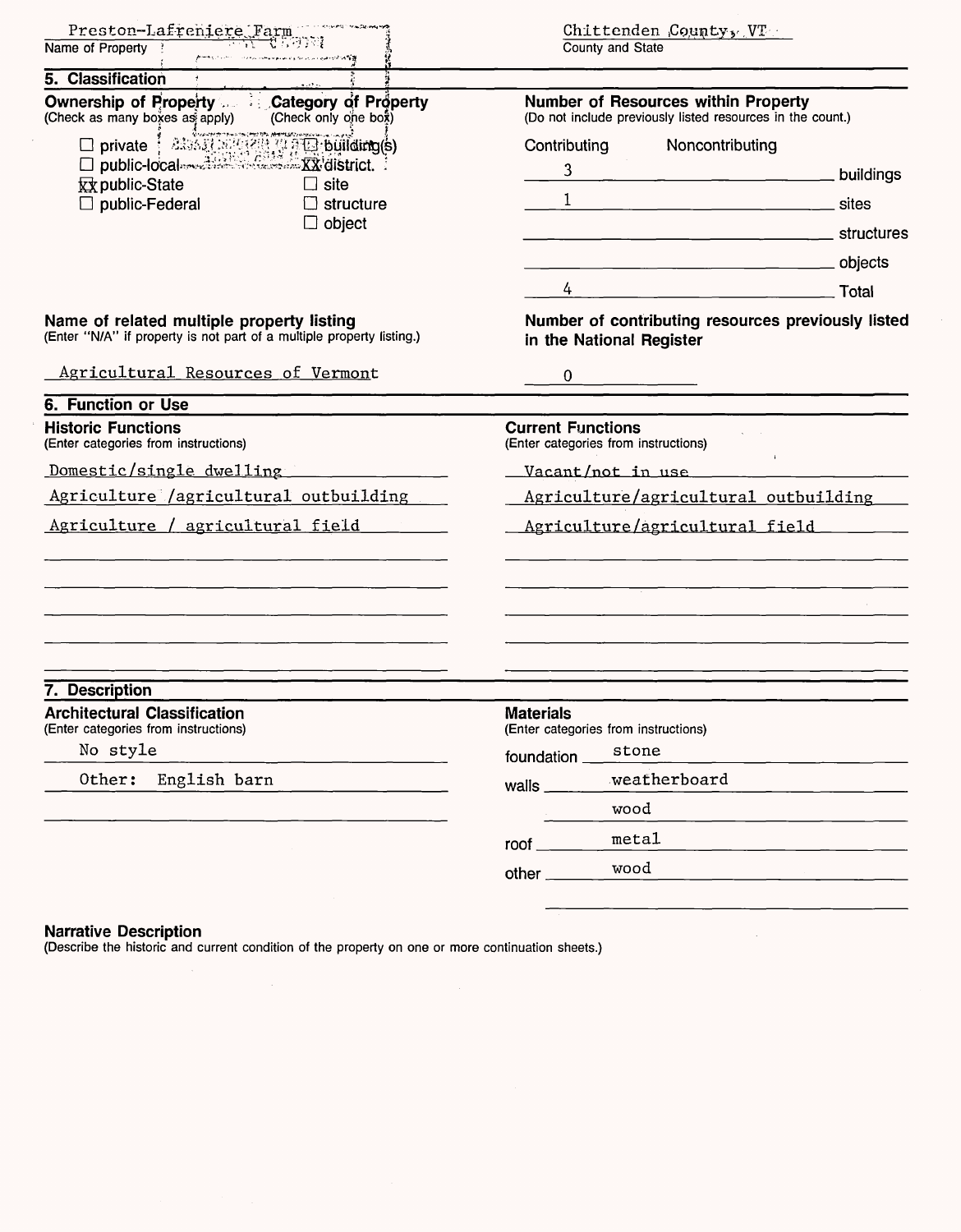**National Register of Historic Places Continuation Sheet**

OMB Approval No. 1024-0018

**Preston-Lafreniere Farm Chittenden County, Vermont**

Section number <u>7</u> Page 1

## **Building Description The Preston-Lafreniere Farm:**

Located at the northern base of Camel's Hump State Park along the Preston Brook, and alongside the southern edge of the Winooski River, is the homestead and agricultural barn complex of the Preston-Lafreniere Farm that was worked continuously from 1810 to 1991 by five successive generations of Prestons who earned their living off the land in sheep and dairy farming and in the timber industry. The farmhouse, with its front facade facing to the north, is situated on the southern side of Duxbury Road while three barns were built across the street on an open parcel of agricultural land abutting the banks of the Winooski River. Since its construction c. 1830, the farmhouse has endured the ceaseless effects from family life and their business operations for the various agricultural enterprises at the farm. Within the farm complex are three separate, yet interconnected, barns. With its gabled end situated across the street from the farmhouse is a solitary English style barn built c. 1810-1830 (East Barn). Located to the northwest and situated perpendicularly to the East Barn is another English style barn, c. 1810-1830 (West barn) with an attached c. 1850 dairy shed, and a c. 1940 ground level, gambrel roof dairy barn with a separate milk house. Because the farm had been in continuous operation from 1810 to 1993, with little or no alterations to both the farmstead and the barns, the Preston-Lafreniere Farm retains its integrity of location, setting, design, materials, workmanship, feeling and association.

### **1. Farmhouse, c. 1830**

The Preston-Lafreniere farmhouse is a five by two bay, Classic Cottage with a narrow, eaves front wing attached to the eastern elevation. The homestead rests firmly on a field stone foundation rising from a steeply graded plot of land at the building's north/west corner and tapering to a level plane on the opposite end. The exposed foundation wall is veneered with two inch granite slabs to simulate the appearance of a large, granite block foundation. The exterior of the homestead, including its soffits (perhaps a c. 1870 alteration), is completely clad in painted clapboards with a *21/2"*  exposure, and framed by corner boards which are unusually wide for the overall scale of the house. The Classic Cottage's steep roof is clad in corrugated stainless steel panels, which were applied over a cedar shingle roof. At its ridge projects two short and slender brick chimneys located on opposite ends of the main house; an interior chimney for a wood stove is located in the east parlor, and an exterior chimney on the west facade was built, c. 1940, to vent a modern, basement oil burner.

The central, entry-way details on the front (north) facade are refined and simple; the door is a six paneled wood door flanked by four paned side lights, and capped by a projecting entablature, which is supported by tapered pilasters resting upon simply molded, rectangular plinths. The fenestration, unless otherwise noted, is comprised of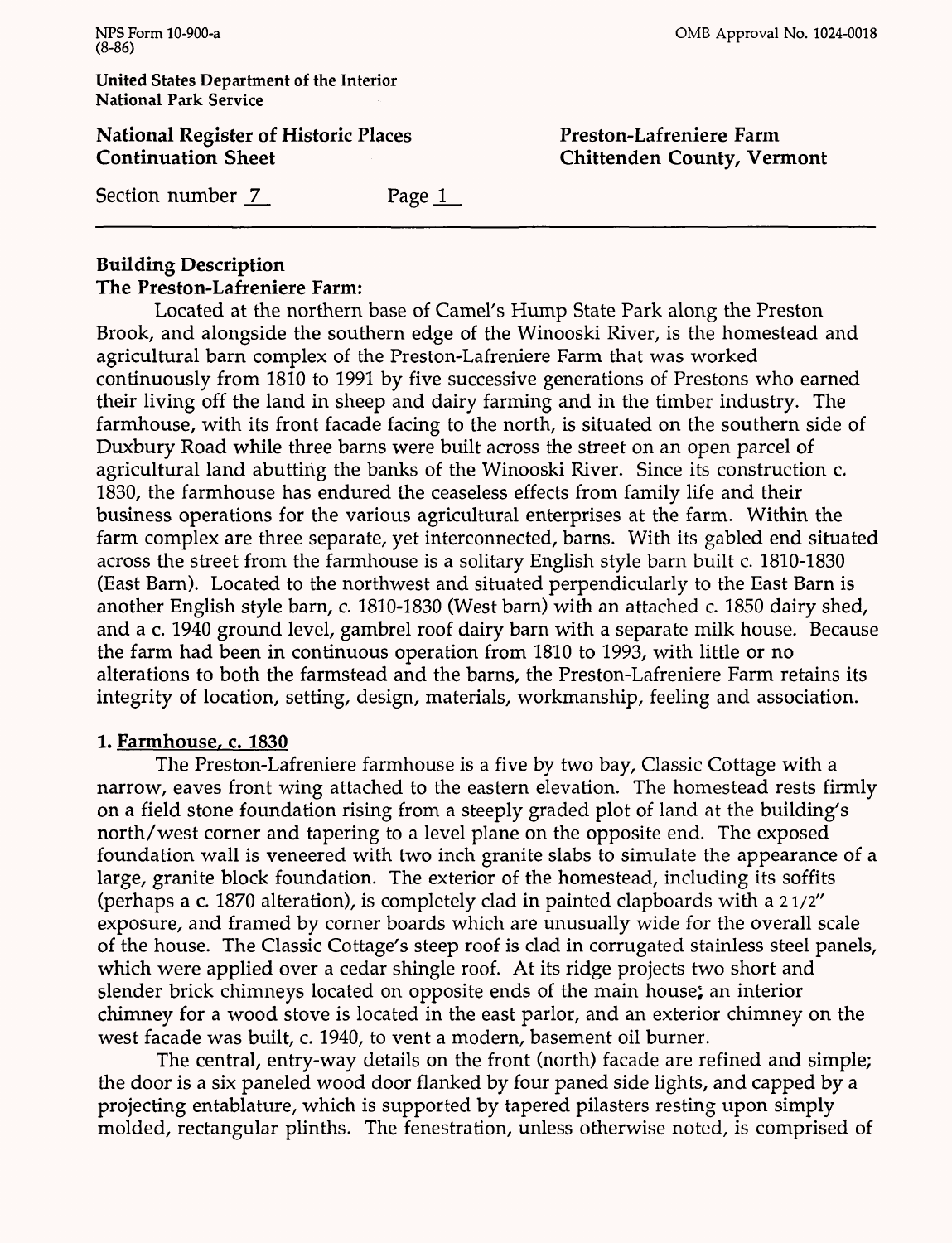OMB Approval No. 1024-0018

**United States Department of the Interior National Park Service**

**National Register of Historic Places Continuation Sheet**

**Preston-Lafreniere Farm Chittenden County, Vermont**

Section number 7 Page 2

six over six double hung sash framed by unarticulated casings and sill. There are a pair of three over three kneewall windows above the first floor windows on the left side of the main entrance. The fenestration on the rear (south) elevation mirrors the front except that it lacks a central door, and a window located at the southwestern corner.

The side (west) elevation is visually partitioned into two unequal sections by a c. 1940 slender, single flue brick chimney, which rises through the soffit just to the right of the roof's peak. Centered on the first floor level and adjacent to the brick chimney is a narrow one over one window, c. 1940, which lights a narrow bathroom within the interior. The first and second floors have two evenly spaced windows; the location of the second floor windows are stepped inward as the roof plane slopes toward its peak. The opposite side (east) elevation has two windows closest to the front facade and a door slightly off centered while the remaining end wall encompasses the roof line of the kitchen wing.

### **Kitchen Wing, c. 1870**

The attached 11/2 story wing is articulated by four distinct, yet interconnected roof planes, which earmarks the continuous organic growth of the kitchen wing. Initially, the wing was a narrow two by one bay working kitchen with a steep pitched gable roof. Circa 1890 a garage/wood shed was built to the back of the wing with a shed roof giving the wing a saltbox look. Circa 1940 a narrow front porch was remolded (existing configuration) and sheltered by a shallow, yet steeply pitched roof projecting from the wing's frieze board and supported by simple 4"x 4" posts. Finally, circa 1950, a storage shed was attached to the back of the garage, which continued the plane of the shed roof.

Off-centered to the right on the front (north) wing elevation is a two panel and four paned kitchen door, which is flanked on either side by a window; to the far left is a solitary sash which lights a small pantry. The fenestration on the side (east) elevation of the wing contains an attic sash centered within the gabled end, and a two over two sash on the first floor located to the right. The garage has a two panel plywood door that swings to the outside, and it is sheathed with clapboards while the storage shed on the southeast corner is sheathed with *8"* to *12"*vertical boards.

### **Interior Details of the Farmhouse and Kitchen Wing**

The interior of the farmstead is significant since its original floor plan was only changed to accommodate a c. 1940 modern bathroom. There are two parlors flanking a central hall and stairwell at the front, and two rooms to the back. The bathroom is sandwiched between two parlor rooms on the west side in which a second interior wall, parallel to the original partitioned wall, was built within the back (west) parlor. The second story has two large bedroom chambers. The west chamber is *a* large open room, and the east chamber, which is lighted by the kneewall windows, is separated by two wide, framed openings creating the appearance of three distinct sleeping quarters. The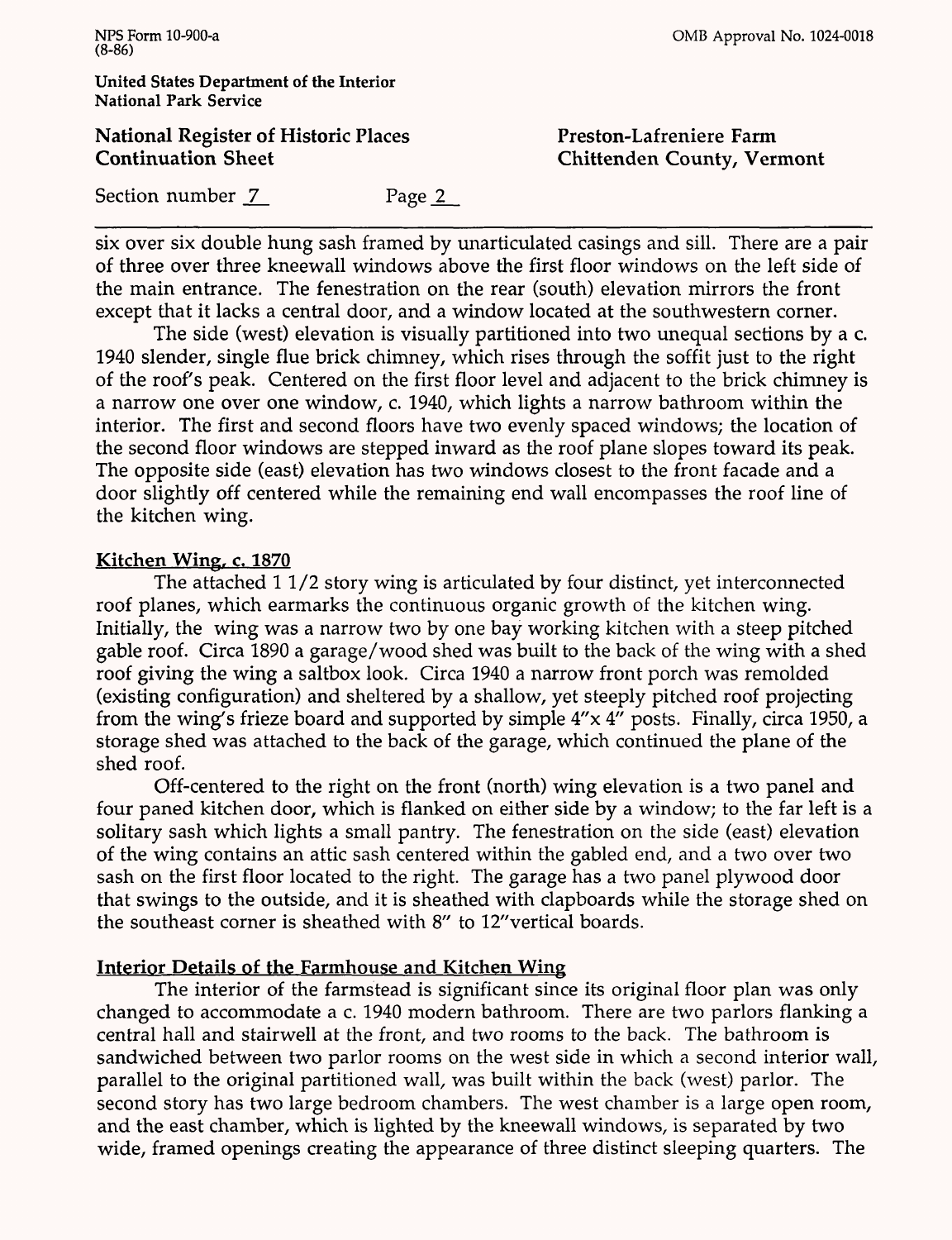### **National Register of Historic Places Continuation Sheet**

OMB Approval No. 1024-0018

**Preston-Lafreniere Farm Chittenden County, Vermont**

Section number 7 Page 3

walls and ceilings throughout the house are made of plaster with "horse hair" as its binder and wooden split-lathe for its backing. The flooring system utilizes the use of wide wooden boards of random width in both the sub and finish floors; the interior doors are flat four panel doors, and the interior trim is made up of 4 1/2" and 4" plain board headers and side casings, respectively.

The interior of the kitchen wing is divided into three spaces: a long working kitchen which once had a cast iron wood stove, and a two functional spaces along eastern wall - a small storage pantry and L-shaped stairwell leading to an attic finished with unpainted homasote wall boards.

### **2. East English Barn, c. 1810-1830**

The East Barn (30' x 42' *6"),* situated on a north/south orientation with the side entrance to the west, is a standard 3 bay barn built in 5 bents with an off centered main drive. The post and girts, approximately 10"xlO" square, are hand hewn by a broad axe and smoothed with an adze connected together by using a square rule system of assemblage. The cross girts are dropped a foot below the side plate, and the roof structure is a system of tapered log rafters notched on either end to connect to the top plate and a ridgepole. The barn originally had one side entrance with two hinged doors opening the outside to the main drive. Within the main drive remains a raised platform built of log joist and wide, thick planks used for a threshing floor. In the adjacent end bay are two rooms reserved for grain and farming equipment storage, over which is a hay loft. To the other side of the main drive, beyond a waist high partitioning wall dividing the barn into half, is a ground level stable.

The exterior of the barn's east and west sides are sheathed with original, natural plank siding, single in length from the ground to the top girt, and the planks in the northern and southern gable ends overlap the vertical siding boards below. The roof is clad in corrugated stainless steel panels which were applied over a cedar shingle roof. A sliding door on east facade is a later addition, c. 1940, as a post and two girts were cut to accommodate the door's opening. Remaining on the west side of the barn is the original center bay two panel hinged door.

## **3. West English Barn, c. 1810-1830**

The West Barn (30'6"  $\times$  41') is of similar construction to its neighboring East Barn within the farmyard. It is a 3 bay, 5 bent barn with an off centered main drive. The barn is on an east/west orientation with a sliding side door, c. 1960, on the south side. The post and girts are a random mix of  $8''x9''$ ,  $9'x10''$ , or  $12''x12''$  hand hewn beams connected together by a square rule system of assemblage. The cross girts are dropped a foot below the side plate, and the roof structure is composed of purlins, strengthened by diagonal braces, and tapered log rafters half lapped and pegged with horizontal roof boards as its sheathing. A shed roof addition, c. 1850, was built to accommodate the dairy operations on the farm. The original wooden stanchions rubbed smooth by years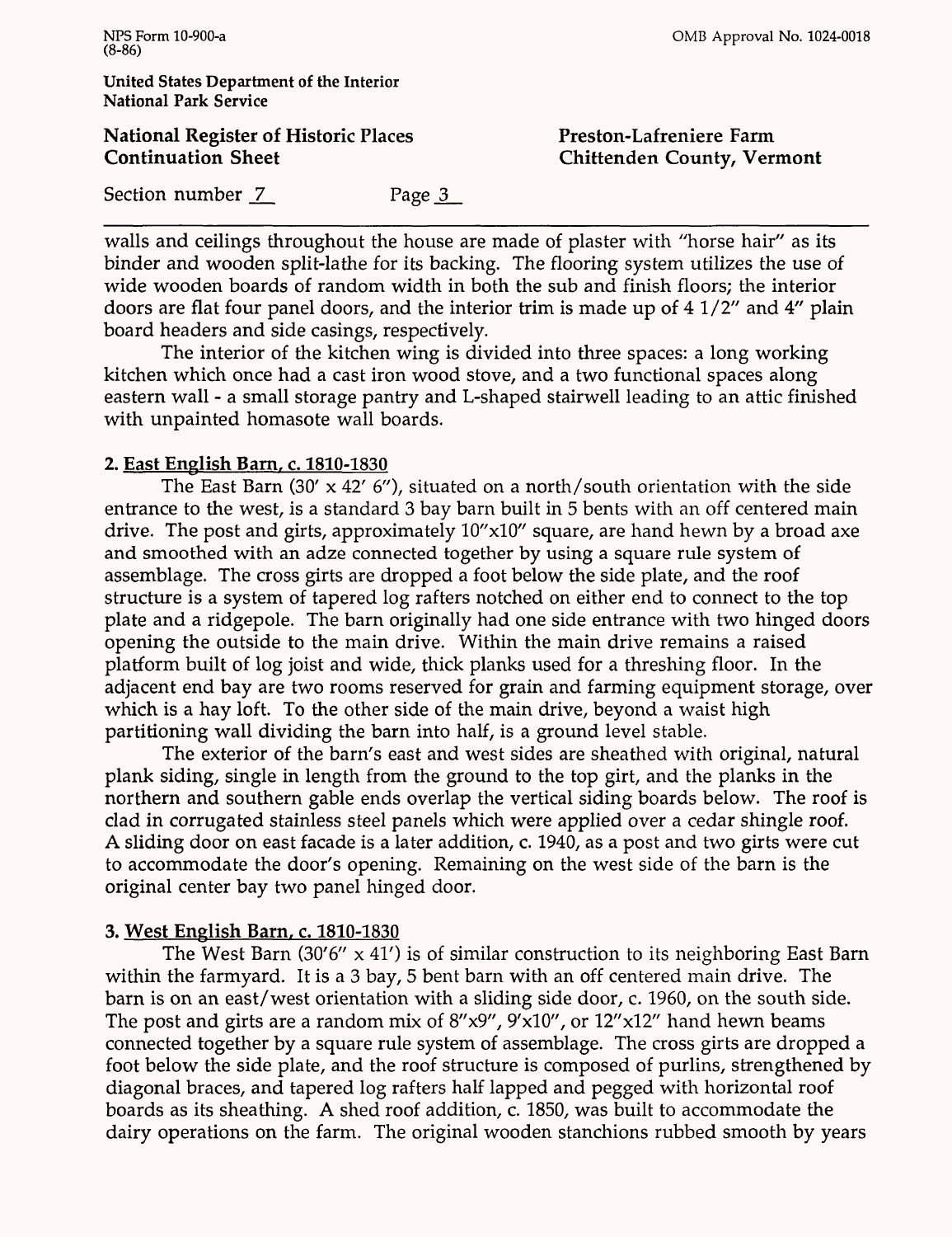# **National Register of Historic Places Continuation Sheet**

Section number<sub>\_7\_</sub> Page \_4\_

**Preston-Lafreniere Farm**

of exposure to cows, and the planked platform floor sloped toward the manure gutter remain in this back shed. The exterior of the barn is sheathed with original, natural plank siding, and where worn, are a series of short pieces of unpainted, weathered clapboards. The roof is clad in corrugated metal panels, which were applied over a cedar shingle roof.

### 4. Ground Level Dairy Barn, c.1940

In the 1940s a ground level gambrel-roofed dairy barn with its milk house was built and attached to the eastern gable end of the West Barn (#3). The dairy barn is a balloon framed structure, which contains two rows of the original metal stanchions upon a concrete ground level floor in which the interior woodwork is whitewashed for a sanitary milking operation. The hay loft on the second level is one large open space for the storage of hay bales. On the south facade are four paired, six-paned windows, and a gabled roof milk house perpendicularly attached to the right side. On the north facade are five paired, six-paned windows and a wooden planked hinged door located on the east corner. The exterior of the dairy barn is sheathed in clapboards and the gambrel roof is clad in corrugated metal panels.

### 5. Site

The site of the Preston-Lafreniere Farm contains many natural and man-made elements, which made it a prime piece of farming property. Alongside the southern banks of the Winooski River is a prime piece of farming property. Alongside the southern banks of the Winooski River is a large tract of open meadows  $(+/- 40$  acres), rich in natural nutrients from river flooding, for the use of pasture, hay fields, and cropland for wheat, corn, oats, beans, peas, and potatoes. The open farm land meets the barns and the farmhouse at the junction of Duxbury Road and the Preston Brook where the land begins a rugged climb up Camel's Hump Mountain to the south. Here the forests provided wood for potash, lumber, and fire wood, while the brook became the location for the c. 1870 Preston saw mill. Remains of the saw mill's foundation can be found along the western edge of Preston Brook. A approximately 30' x 50' U-shaped field stone and mortar foundation rises from the brook's edge, turns perpendicularly along a deep gorge in a northerly direction, and is attached to a c.1920 concrete wall as the foundation returns to the steep embankment. Looking to the north from the cluster of buildings is the Central Vermont Railroad, which runs along the Winooski River with Interstate 89 and the foothills of Mount Mansfield located beyond.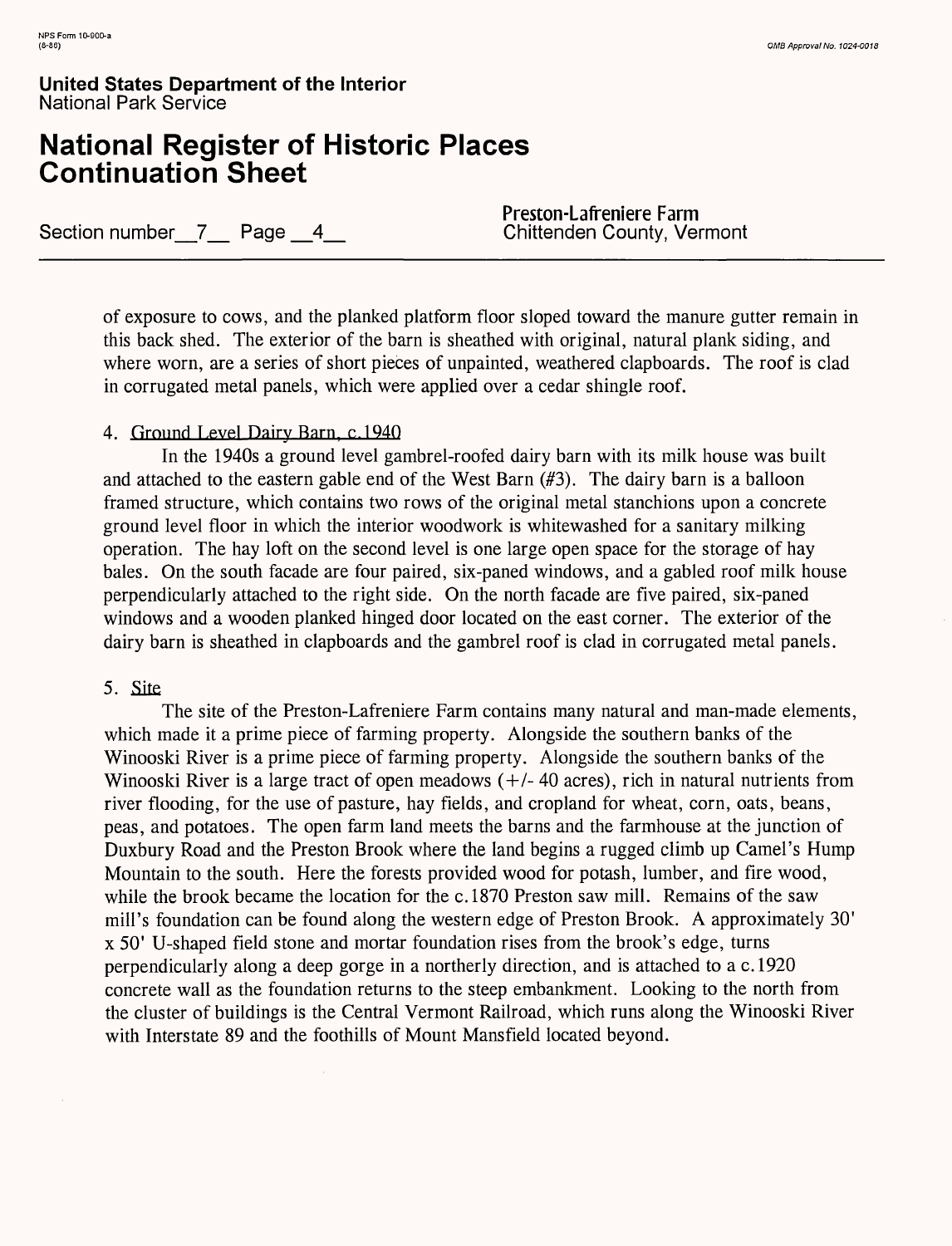#### **8. Statement of Significance**

#### **Applicable National Register Criteria**

(Mark "x" in one or more boxes for the criteria qualifying the property for National Register listing.)

- $\boxtimes$  A Property is associated with events that have made a significant contribution to the broad patterns of our history.
- $\Box$  **B** Property is associated with the lives of persons significant in our past.
- $\mathbb{R}$  C Property embodies the distinctive characteristics of a type, period, or method of construction or represents the work of a master, or possesses high artistic values, or represents a significant and distinguishable entity whose components lack individual distinction.

 $\Box$  **D** Property has yielded, or is likely to yield, information important in prehistory or history.

#### **Criteria Considerations**

(Mark "x" in all the boxes that apply.)

Property is:

- $\Box$  A owned by a religious institution or used for religious purposes.
- $\Box$  **B** removed from its original location.
- $\Box$  C a birthplace or grave.
- $\square$  **D** a cemetery.
- $\Box$  **E** a reconstructed building, object, or structure.
- $\Box$  **F** a commemorative property.
- $\Box$  G less than 50 years of age or achieved significance within the past 50 years.

#### **Narrative Statement of Significance**

(Explain the significance of the property on one or more continuation s

#### **9. Major Bibliographical References**

#### **Bibliography**

(Cite the books, articles, and other sources used in preparing this form on one or more continuation sheets.)

#### **Previous documentation on file (NPS): Primary location of additional data:**

- $\square$  preliminary determination of individual listing (36  $\square$  State Historic Preservation Office CFR 67) has been requested
- $\square$  previously listed in the National Register
- $\square$  previously determined eligible by the National Register
- $\Box$  designated a National Historic Landmark
- $\Box$  recorded by Historic American Buildings Survey # \_\_\_\_\_\_\_\_\_\_\_\_\_\_
- $\square$  recorded by Historic American Engineering Record  $#$   $\_\_$

Chittenden County', VT: 1999 1999 County and State

|        | Agriculture                               |
|--------|-------------------------------------------|
|        | Architecture 2008                         |
|        |                                           |
|        |                                           |
|        |                                           |
|        |                                           |
|        |                                           |
|        |                                           |
|        |                                           |
|        | <b>Period of Significance</b>             |
|        | 1810-1948                                 |
|        |                                           |
|        |                                           |
|        |                                           |
|        | Significant Dates                         |
|        | c.1810                                    |
| c.1820 |                                           |
| c.1940 |                                           |
|        | <b>Significant Person</b>                 |
|        | (Complete if Criterion B is marked above) |
| N/A    | <u> 1980 - Jan Barbara Barbara, m</u>     |
|        | <b>Cultural Affiliation</b>               |
| N/A    |                                           |
|        |                                           |
|        |                                           |
|        |                                           |
|        | <b>Architect/Builder</b>                  |
|        | Unknown                                   |
|        |                                           |

- 
- $\Box$  Other State agency
- $\Box$  Federal agency
- $\Box$  Local government
- $\Box$  University

**IX** Other

Name of repository:

Bolton, VT, Town Clerk's Office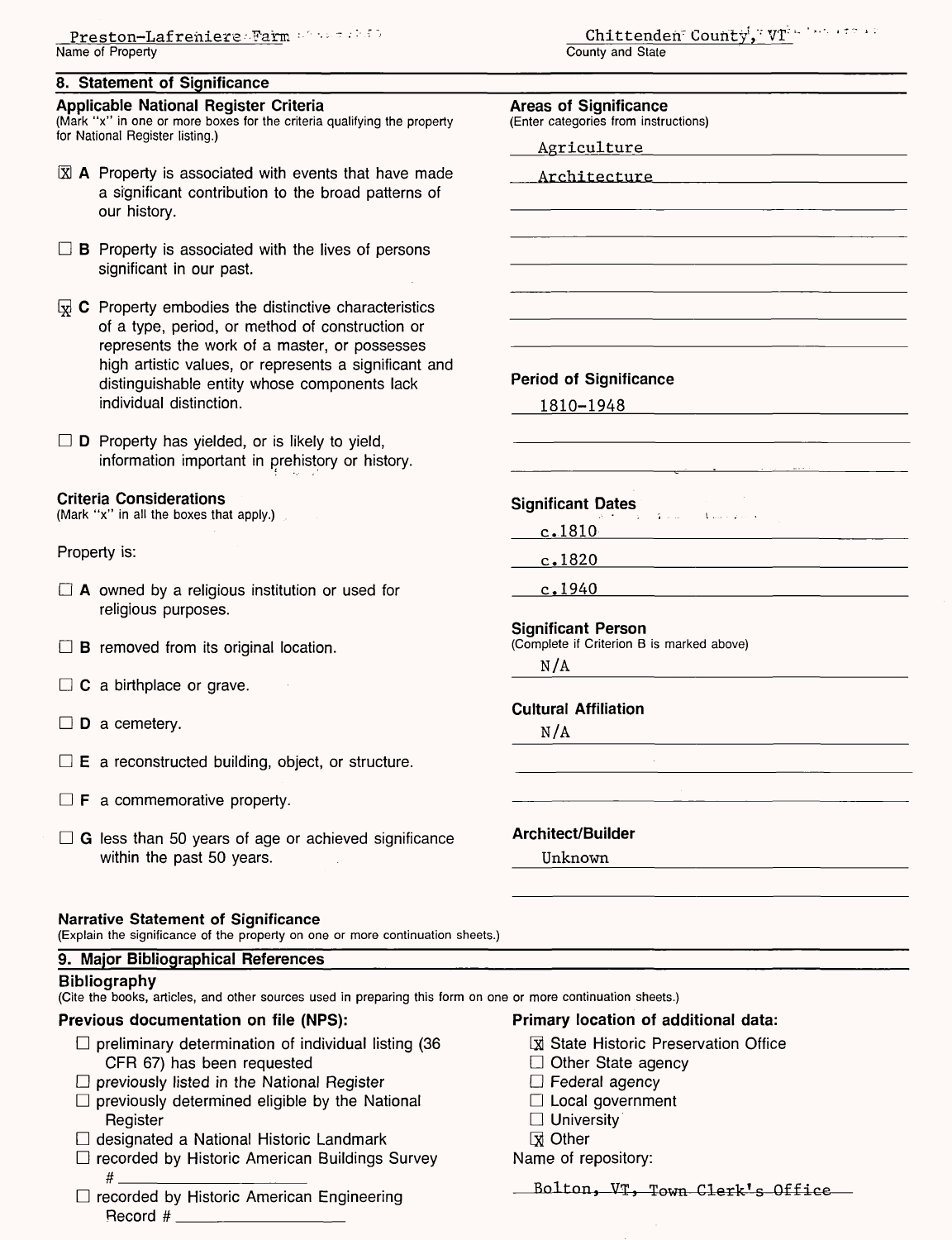| Preston-Lafreniere Farm |  |
|-------------------------|--|
| Name of Property        |  |

### **10. Geographical Data**

### **Acreage of Property** ± 60 acres

#### **UTM References**

(Place additional UTM references on a continuation sheet.)

| 8    | b.<br> 6 1 <br> 0 <br>$\pm 2$                                | 4<br>ρ,<br>ıБ.<br>$\mathbf{1}$<br>ıΩ |
|------|--------------------------------------------------------------|--------------------------------------|
| Zone | Easting                                                      | Northing                             |
| 8    | 6 6 6 <br>$\overline{0}$<br>9 <sub>1</sub><br>0 <sub>1</sub> | 4<br>- 9<br>L                        |

#### **Verbal Boundary Description**

(Describe the boundaries of the property on a continuation sheet.)

#### **Boundary Justification**

(Explain why the boundaries were selected on a continuation sheet.)

| w<br>Zone | 16-16-18-18-10-1<br>Easting   | 17. IQ<br>Northing                                                                        |
|-----------|-------------------------------|-------------------------------------------------------------------------------------------|
|           |                               | $0_1$ $0_2$ $1_3$ $1_5$ $1_3$ $1_6$ $1_7$ $1_8$ $1_9$ $1_1$ $1_2$ $1_3$ $1_3$ $1_1$ $1_2$ |
|           | $\Box$ See continuation sheet |                                                                                           |

3 let 18 I et 18 1 et 18 1 - 19 1 - 19 1 1 - 1

| name/title _____ | Paul A. Graney                                 |                                  |
|------------------|------------------------------------------------|----------------------------------|
|                  | organization UVM Historic Preservation Program | May 1, 1998<br>date              |
| street & number  | Wheeler House, 442 Main Street                 | telephone (802) 656-3180         |
|                  | city or town Burlington                        | state $VT$ zip code $05405-0164$ |

#### **Continuation Sheets**

#### **Maps**

**A USGS map** (7.5 or 15 minute series) indicating the property's location.

**A Sketch map** for historic districts and properties having large acreage or numerous resources.

#### **Photographs**

Representative **black and white photographs** of the property.

#### **Additional items**

(Check with the SHPO or FPO for any additional items)

| <b>Property Owner</b>                                                                    |          |                                                   |  |
|------------------------------------------------------------------------------------------|----------|---------------------------------------------------|--|
| (Complete this item at the request of SHPO or FPO.)                                      |          |                                                   |  |
| name State of Vermont, Agency of Natural Resources, Dept. of Forests, Parks & Recreation |          |                                                   |  |
| street & numberc/o Edw. Leary, 103 South Main Street                                     |          | telephone (802) 241-3670                          |  |
| city or town ___ Waterbury                                                               | state VT | $\frac{1}{2}$ zip code $\frac{0.05671 - 0605}{2}$ |  |

**Paperwork Reduction Act Statement:** This information is being collected for applications to the National Register of Historic Places to nominate properties for listing or determine eligibility for listing, to list properties, and to amend existing listings. Response to this request is required to obtain a benefit in accordance with the National Historic Preservation Act, as amended (16 U.S.C. 470 et seq.).

**Estimated Burden Statement:** Public reporting burden for this form is estimated to average 18.1 hours per response including time for reviewing instructions, gathering and maintaining data, and completing and reviewing the form. Direct comments regarding this burden estimate or any aspect of this form to the Chief, Administrative Services Division, National Park Service, P.O. Box 37127, Washington, DC 20013-7127; and the Office of Management and Budget, Paperwork Reductions Projects (1024-0018), Washington, DC 20503.

Chittenden County. VT County and State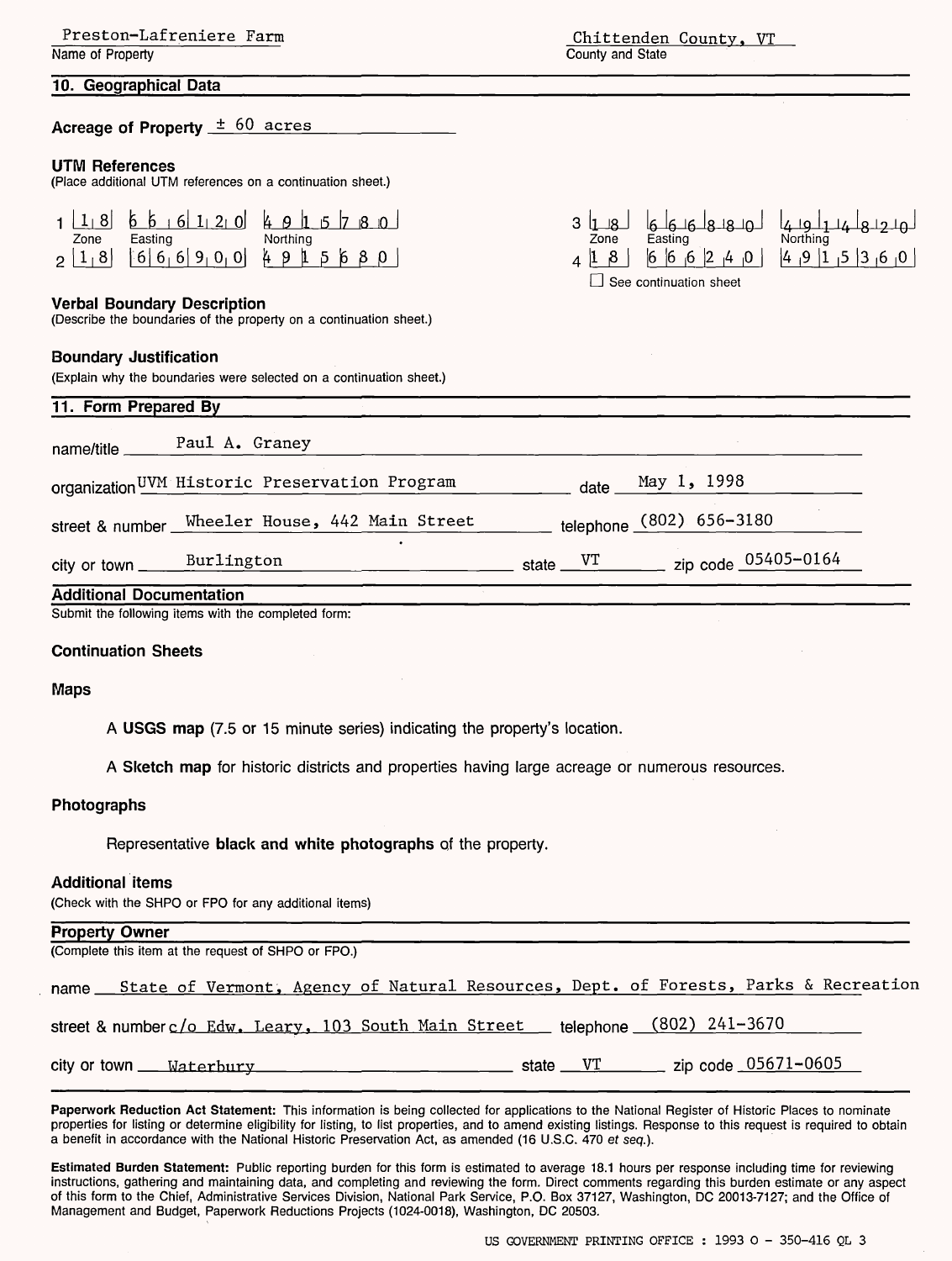of the Interior **National Park Service**

**National Register of Historic Places Continuation Sheet**

**Preston-Lafreniere Farm Chittenden County, Vermont**

Section number 8 Page 5

### **Statement of Significance**

The Preston-Lafreniere Farm, a working farm for five successive generations in the Preston family, located upon a quintessentially Vermont picturesque setting of open agricultural land and timber lots at the north base of Camel's Hump Mountain and along the southern banks of the Winooski River, is a well preserved farmstead that has withstood the tests of time and the hardships of farming life from 1810-1948. The Preston-Lafreniere Farm is significant under criterion A for its contribution to the cadence of Vermont's agricultural history, and under criterion C for its preserved architectural styles of agricultural buildings and a farmstead type. John Preston, one of the original settlers in the town of Bolton, Vermont, built the side gabled, English style barn c. 1810-30, and subsequently a Classic Cottage, circa 1830, for the family homestead, establishing a firm beginning to a successful family farm. As agricultural trends and ecological conditions transformed the farm type throughout the nineteenth and early twentieth centuries, additional barns and outbuildings were built to accommodate the changes in crop production and animal husbandry, according to "contemporary" architectural styles and mandated agricultural laws. The Preston-Lafreniere Farm, a significant property type being nominated under the Multiple Property Listing for Agricultural Resources in Vermont, is affiliated with the Historic Context of Sheep Farming 1810-1910, and Dairying from 1850-1941, and meets the registration requirements for the farmstead property type.

The Preston-Lafreniere Farm is a significant cultural resource because of its continuous ties to the agricultural exploits of five successive generations of the Preston family working the land. The farm is a well preserved time capsule showing how each generation was able to cultivate their fields, adapt their farming techniques, and concentrate their herding stocks to continuously yield a sustainable living off the same plot of land from 1790 to 1993. By reading the changes in the details of the barns and the farmstead, the cultural histories of the Preston-Lafreniere Farm, the Town of Bolton, and that of the State of Vermont can be told.

The barns on the property are an unwritten history of outdated building techniques, and agricultural and economic patterns that forced change upon the farming techniques of each successive generation of Prestons working the land. The farm house is a well-preserved piece of architectural history of a conservative farming family whose energies went into the operation of the farm, rather than into the continual modernizations of their home. With both change and stasis, the architectural history and agricultural heritage of the Preston farm unfolds an unique, yet archetypal, tale of a farming family in New England.

The landscape upon a farm with its physical beauty - the variety of shapes, colors and textures of its buildings, machinery, fields, and forests - provides a sense of place that is unique in its venue, yet paramount in its relationship to Vermont's agricultural

| . |                          |
|---|--------------------------|
|   | United States Department |
|   | National Park Service    |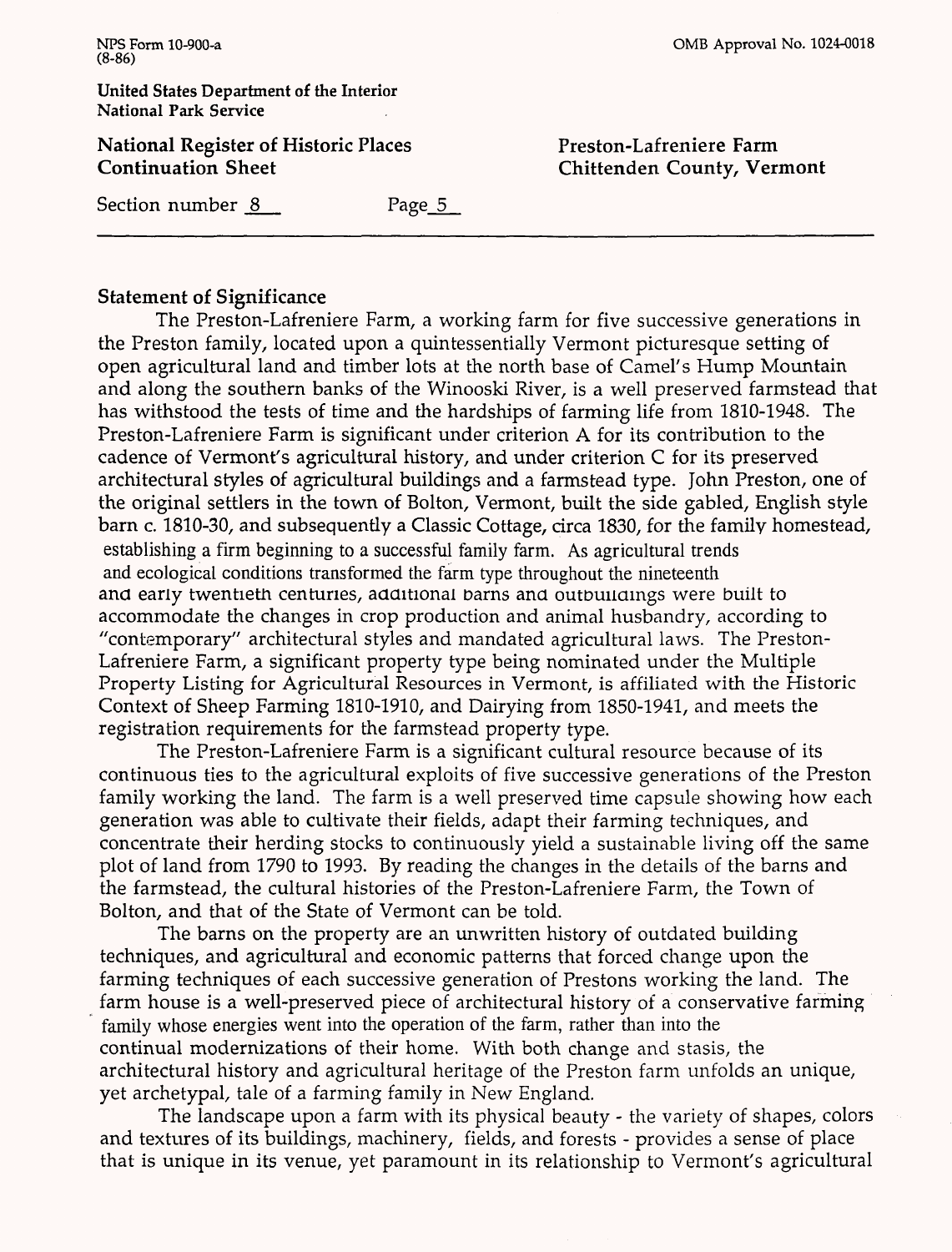**United States Department of the Interior National Park Service**

**National Register of Historic Places Continuation Sheet**

**Chittenden County, Vermont**

Section number 8 Page 6

heritage. The farm, when viewed from afar, yields images of pastoral and bucolic serenity, and when viewed from close by, fosters a feeling of hardship of old worn hands working from sunrise to sunset, only to repeat the pattern again the following morning. It is these images of our agricultural and architectural histories that give Vermont its sense of place and identity in the larger context of our nation's cultural history. Providing a record of the past of a farming family, which worked the land for five successive generations, maintains this unique sense of place, identity and character of Vermont's Agricultural and Architectural Heritage.

George Kennedy, Esq. noted, circa 1860, that the town of Bolton, in which the Preston-Lafreniere farm is located, is, "all unnoted for distinguished institutions of human invention, has nevertheless so fine a mountain landscape, it becomes selfevident in a physical point of view, Vermont could not have been finished without Bolton." Despite cultural differences of perceptions in beauty and human convention between the 19th Century and the late 20th Century, Mr. Kennedy could be not more close and yet further from the truth about Bolton, Vermont. Granted, Bolton and the Preston-Lafreniere Farm are located at the foot of one of Vermont's noted scenic mountain peaks, Camel's Hump, along which runs one of America's oldest maintained forest trails, the Long Trail. The picturesque setting of the Preston-Lafreniere Farm on the banks of the Winooski River cast in morning shadow by Camel's Hump Peak, is a pleasurable scene rich in the natural beauty of the sublime. Nevertheless, Mr. Kennedy is far from understanding the industrious soul of a Preston farmers who for generations successfully maintained a prosperous existence through their own human invention to till the soil, cut lumber, herd sheep, and milk their dairy cattle. It is this human invention registered in their agricultural exploits etched within the mortise and tenons of the two English Style Barns which speaks of distinction.

The exact date and order of construction of the English style barns is circumspect. Physical and archival evidence yields muddled information; when a barn is mentioned it is unclear which barn is being discussed. While the West Barn is more irregular in its construction than the East Barn, they are of the same barn type from the same era. Based on existing information, two legitimate theories can be drawn. To maximize exposure to sunlight, most barns were built on aneast/west orientation where the barn door opened to the south. Since the West Barn was built according to this principle, it seems plausible that it was the original barn for the Preston Farm. As the farm grew and more space was needed for grain and hay storage, the building of the East barn on an axis perpendicular to the other seems logical in the creation of a well-defined barnyard.

The location of the Preston log cabin helps to formulate another theory about the construction of the barn. It could be possible that the log cabin was situated where the West Barn is now located. Thus, building the East Barn perpendicular to the cabin was

**Preston-Lafreniere Farm**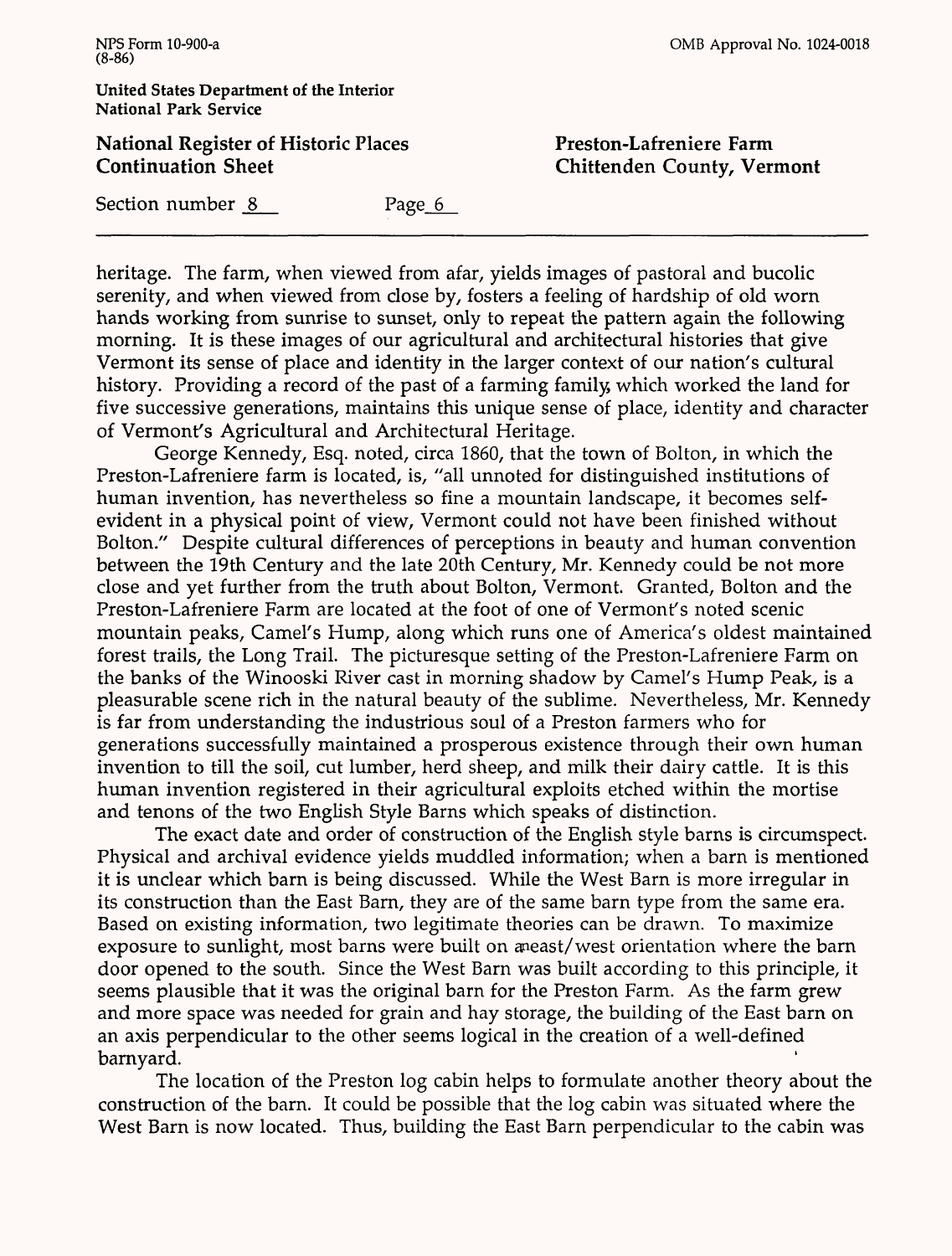**United States Department of the Interior National Park Service**

### **National Register of Historic Places Continuation Sheet**

**Preston-Lafreniere Farm Chittenden County, Vermont**

Section number 8 Page 7

advantageous in that it was close enough for ease of access, yet far enough away to create a barnyard defined by two structures. As the farm prospered with the building of the c. 1830 Classic Cottage, the logs from the cabin may have been reused for the building of the West Barn, indicated by the irregular post and beams. Regardless of the order of construction and location of the barns, they were built along an orientation most common for creating a barnyard or dooryard for farming operations.

The East Barn  $(30' \times 42' 6'')$ , c. 1810-30, is a standard 3 bay barn built in 5 bents with an off centered main drive. Although the barn is showing signs of age from weather, over use and misuse, the barn is an excellent example of an English style barn. The posts and girts, approximately 10"xlO" square, are hand hewn by a broad axe and smoothed with an adze connected together by using a dropped girt, square rule system of assemblage. The roof structure is a system of tapered log rafters notched on either end to connect to each top plate and the ridgepole. The barn originally had one side entrance with two hinged doors opening the outside to the main drive. Within the main drive remains a raised platform built of log joist and wide, thick planks used for a threshing floor. In the adjacent end bay are two rooms reserved for grain and farming equipment storage, over which is a hay loft. To the other side of the main drive, beyond a waist high partitioning wall dividing the barn into halves, is a ground level stable. The specific functions to each section of the barn, threshing floor, grain storage, hay loft have withstood the test of time. Each utilized for its original function, and then subtly changed to accommodate new needs of each successive generation which worked the land.

The West Barn (30'6"  $\times$  41'), c. 1810-30, is similarly a 3 bay, 5 bent barn with an off centered main drive. The post and girts are a random mix of  $8'' \times 9''$ ,  $9' \times 10''$ , or  $12'' \times 12''$ hand hewned beams connected together by a dropped girt, square rule system of assemblage with a roof structure that is composed of purlins, diagonal braces, and tapered log rafters half lapped and pegged at the ridge. Since a c. 1850 shed roof addition was built to accommodate the dairy operations on the farm, this west barn was used primarily as a hay loft throughout the entire history of the farming operations. Significant to the agricultural history of the Preston-Lafreniere Barns is the presence of the original wooden stanchions, planked platform floor and manure gutter located in this back shed. The wooden stanchions, rubbed smooth by years of exposure to milking cows, would pivot from a treenail on the bottom as a cow would insert their head toward the haymow, and the stanchion would then be pulled upright and fastened at the top. The plank floor is still sloped toward the manure gutter for the ease of drainage and cleanup. The presence of wooden stanchions is extremely rare as many farms modernized their operations around the turn of the century as local and federal statutory laws mandated stricter hygienic conditions in the dairy industry establishing the need to build ground-level stable barns with an above hayloft, and separate milk house.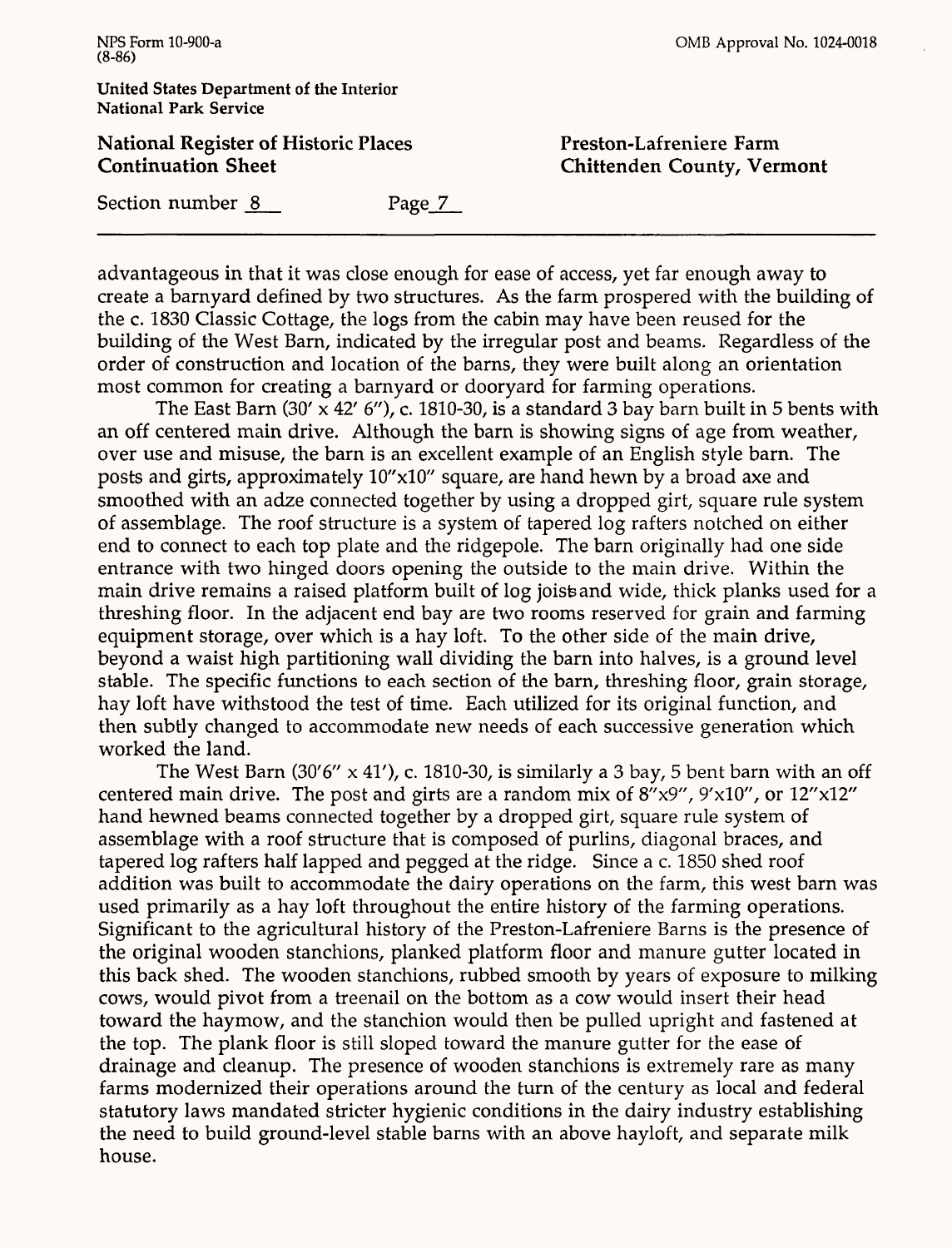#### **United States Department of the Interior National Park Service**

### **National Register of Historic Places Continuation Sheet**

**Freston-Lafreniere Farm Chittenden County, Vermont**

Section number 8 Page 8

To comply with the law, the Prestons built a ground level, gambrel roof stable barn (circa 1940) with an attached milk house in between the two older English style barns. Leo Lafreniere, who married Bertha Preston, built the modern dairy barn from the similar convention as earlier Prestons - utilizing the natural resources upon the land to cut, mill and build a "modern" agricultural structure by hand. Rather than utilizing the square rule mortise and tenon building techniques, Leo Lafreniere adopted the modern balloon framing techniques for the ground level dairy barn. The style of the barn is not based on any architectural drawings, but was formulated by agricultural trade magazines featuring modern barn styles. The ground level barn is attached to the eastern end of the c.1830 English style barn. In design the barn is accommodating to the establishes codes: series of casement windows to adequately ventilate the dairy operations; a concrete floor with gutters and metal stanchions for the efficiency of the dairy business; the white washing of the entire interior, and the building of a separate milk house for the protection of the milk from disease. The modern gambrel roofed hayloft enclosed a greater volume of storage space than the gable roofs of the English barns. The gambrel shape and design employed a truss system without cross braces that eliminated any interference with the haying operations.

The simple Classic Cottage with typical Greek Revival features is a good example of 19th century vernacular farmsteads. Results from a review of the Vermont Historic Sites and Structures Survey for Bolton and the neighboring towns of Duxbury and Richmond, indicate that there were similar Classic Cottages built along the Winooski River Valley. In Duxbury the Crossett-Lipskey House (1206-45), the Kellog-Kilby House (1206-55), and the Ralph Davis Farmhouse (1206-71) are similar in scale and style to the architectural features upon the Preston-Lafreniere house. In Richmond there are two Classic Cottages that are connected to the Preston family, the William Preston Residence (0411-23), and the Preston Residence (0411-24). In Bolton there are two other Classic Cottages, yet their architectural features vary considerably from the Preston-Lafreniere house. Although the Preston-Lafreniere homestead may not be elegant in its classical forms, its association with the unique barn types enhances its significance as a dynamic property type under Vermont's MPDF for Agricultural Resources. Thus, because of its modest origins, the house is both significant for the organic nature of a farmhouse being continually expanded, and also for the deferment of maintenance which limited any significant alterations to the historic fabric and layout of the building. This dichotomous history is typical of the property type, for most of the money earned off the farm was put back into the maintenance of the agricultural buildings while the farmhouse incurred expansion for more elbowroom rather than the maintenance of its existing spaces.

Documentary evidence suggests, John Preston built a cabin c. 1790, upon a stone foundation for the family's temporary residence as the forest were cleared for agricultural use. As the property may contain historic archeological resources, such as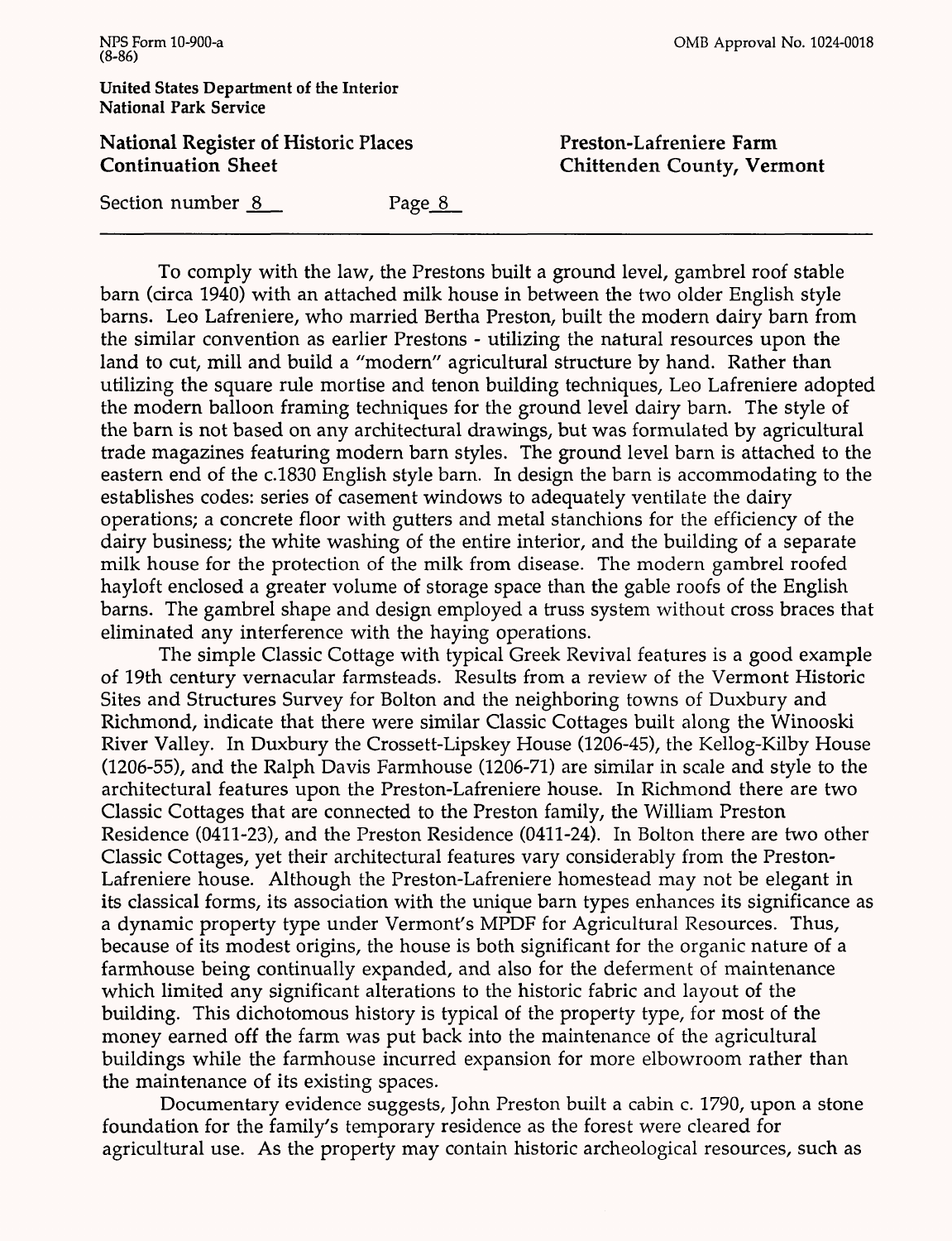**National Register of Historic Places Continuation Sheet**

OMB Approval No. 1024-0018

**Preston-Lafreniere Farm Chittenden County, Vermont**

Section number 8 Page 9

Indian wares and the remains of the c. 1870 Preston saw mill, it should be mentioned that pre-historic resources may also be found. Because of the property's location within a river valley and adjacent to a tributary, the Preston-Lafreniere farm may yield significant archeological resources across time.

### **Agricultural History of the Preston Family**

In 1763, King George III authorized the Province of New Hampshire to settle Northern Territories (Vermont) by establishing communities 6 miles square and 10 miles apart, and Bennington Wentworth, Commander in Chief, issued land grants as a speculative venture in which the Town of Huntington was established (the town of Bolton was originally defined within New Huntington). On May 10, 1770, the first reference of Bolton was recorded in a meeting of land speculators held by Samuel Averill in New Milford, Connecticut at the home of Samuel Canfield. It wasn't until the conclusion of the Revolutionary War that the original speculators seized the opportunity to lay claim to their land. In 1794, John Preston, from Bradford, Vermont, acquired land totaling 40 acres from Jonathan Pinkney and Benjamin Cornell, two of many original grantees from the 1763 land grant. At the turn of the nineteenth century, John Preston and his family embarked on a agricultural venture of taming a land full of abundant resources. It was through their spirit, drive, and raw fortitude, in short their human invention, which helped the family prosper.

As more families began to settle the land, the abundant resources of the forest brought them their first crop - potash. Once the trees had been cleared, the first crop of wheat would help the farmer pay for their initial investment of clearing the land, building fences and planting the first crops. From 1800-1820, it was a "hay day" for farmers who yielded significant profits from wheat since the great wheat fields of the Midwest and Canada had not been settled. By 1813 the value of lands, lots and dwellings in Vermont reached a total of \$34,747,290, which was more than double from 15 years earlier. John Preston is often distinguished for building the town's first grist mill, c.1802, at Huntington Gorge along the Huntington River, which operated continuously for a century until the Richmond Light and Power Company converted the mill to generate electricity. It was also during the early decades of the nineteenth century that the Preston Family built their farm house, and the first English barn. Since the family grew in numbers, it can be inferred that the farm prospered to sustain the needs and demands of a large family. The growth of the family is evident in the 1800 Bolton Census. John Preston and wife were over 45 years of age; 1 male was under the age of 10,1 male was of the age of 10-15, 2 females were of the age of 15-20; John Preston Jr. had a family of 1 male and 1 female age 15-20. The total population of the town of Bolton tallied 219 residents. As the family grew, larger quantities of wheat, potatoes, corn, oats, and alfalfa and clover hays were harvested, yielding an increase in profits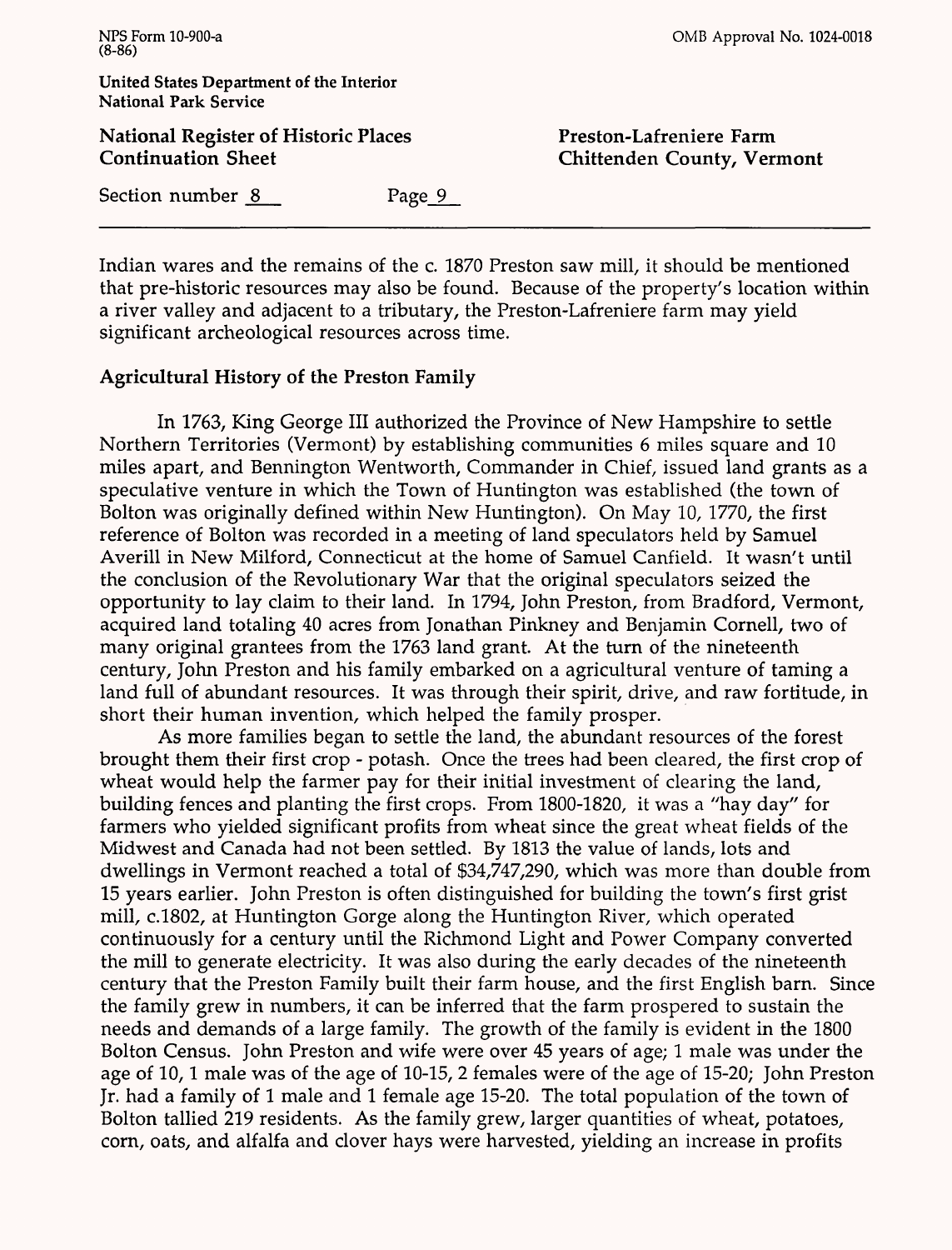**National Register of Historic Places Continuation Sheet**

**Preston-Lafreniere Farm Chittenden County, Vermont**

Section number 8 Page 10

and land values.

During the first two decades of the 19th century, Mother Nature began to unravel the prosperity of the family farm with floods, droughts, and insect blight plaguing the northeast and forestalling the cultivation of wheat. As communities and farmers in the mid-west stabilized their settlements, farming operations cultivated a boundless supply of wheat in which...

western competition brought an end to large-scale wheat raising in Vermont, and farmers began to look for alternative operations. While wheat, corn, and oats continued to be raised on a small scale, it was evident that a fundamental shift in land use from crop raising to pasturage for animal husbandry was a necessary step if farming in Vermont was to continue to be economically viable.

After the War of 1812, the establishment of textile industries in New England and other Eastern States led to another period of agricultural prosperity for Vermonters. Sheep farming became a natural outgrowth for farmers to utilize the vast open spaces of grass land for grazing sheep while supplying woolen mills with an abundant inventory of fine wools. Further, with the building of the Vermont Central Railroad along the northern edge of the Winooski River in 1847, the time to bring crops and other animal by-products to market was reduced considerably, enhancing and diversifying the diets of New Englanders, and increasing the profit margins for Vermont farmers. In 1840, 1,681,819 sheep were on Vermont farms with a wool cut totaling 3,699,235 pounds ranking Vermont as second among states in the production of wool while being fourth in the number of sheep.

By mid century, the notion of regenerating the land with nutrients was far from the needs and minds of farmers who based their husbandry techniques on raping the land of most of its natural nutrients. Because of the short sighted practices of the timber and sheep industries, soil erosion and nutrient depletion was paramount. Thus, to counter this naive and destructive trend of farming, Vermont farmers began to see the benefits of dairy farming. If the vast amount of open land was used for grazing, then the manure could help regenerate nutrients to the depleted soil. Although this wise practice of regeneration was needed, the process was long in taking a firm hold on the conservative ways of Vermont farmers.

A comparison of the tallies recorded between the agricultural census from 1850 and 1880 on the Preston farm quantifies this slow change in Vermont agriculture from sheep to dairy farming. In 1850, Noah Preston (John Preston Jr/s younger brother), the second generation of Prestons farming the land, owned 2 cows producing 200 Ibs. of butter, 110 head of sheep generating 330 Ibs. of wool, and 200 acres of land yielding 125 bushels of potatoes, and 18 tons of hay. In 1880, Noah Preston Jr., the third generation of Prestons to farm the land, owned 13 cows which produced 1950 Ibs. of butter and 1800 Ibs. of cheese, 20 head of sheep which generated 40 Ibs. of wool, and the land of 278 acres yielded 200 bushels of potatoes, and 35 tons of hay. There is a correlation to the rise in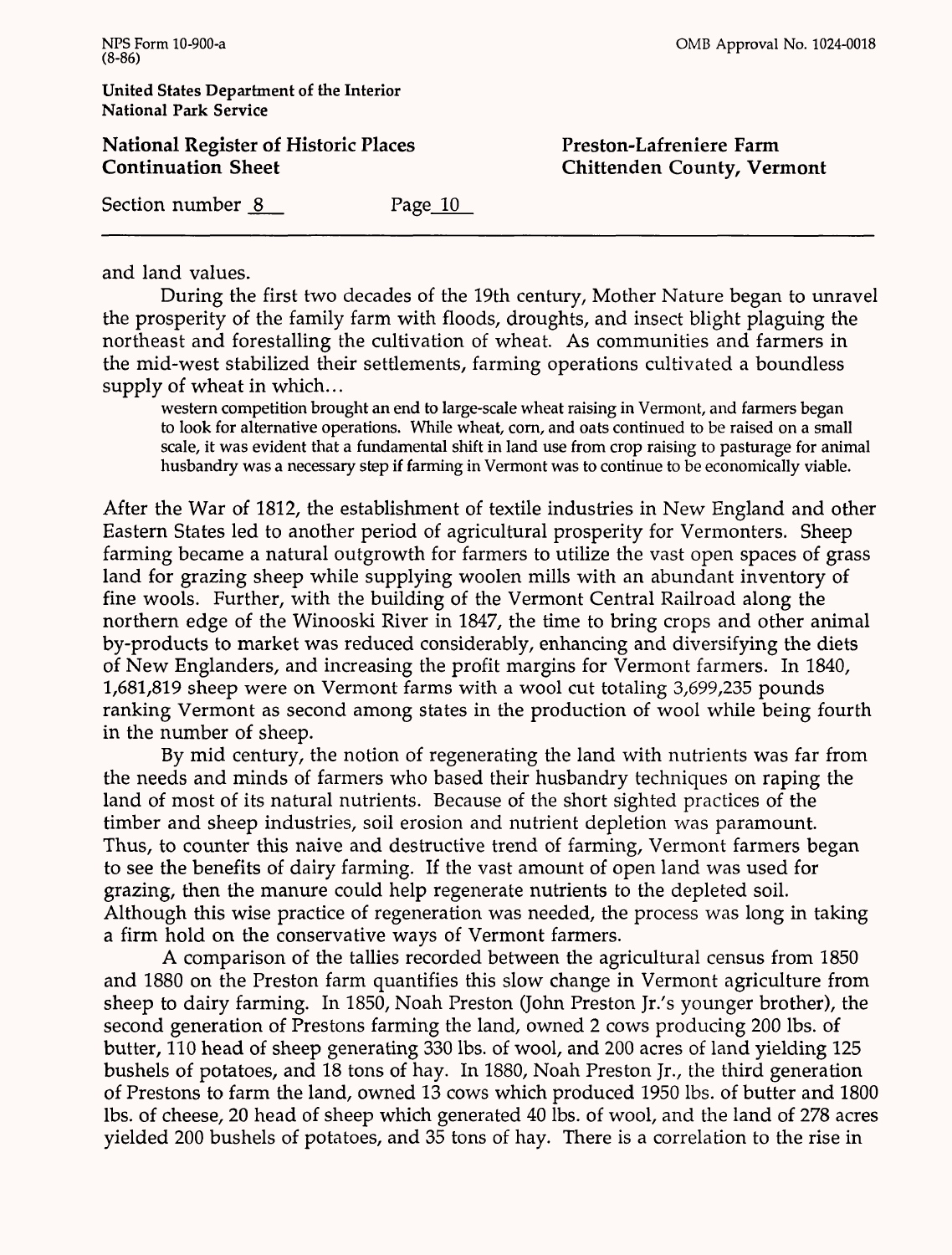### **National Register of Historic Places Continuation Sheet**

**Preston-Lafreniere Farm Chittenden County, Vermont**

Section number 8 Page 11

the number of cows to the increased production of butter and cheese. Cheese, as a farm product, was nascent to the Preston Farm and to the town of Bolton since the Prestons were the first and only farm to have cheese recorded in 1880. Hay production increased with the number of dairy cows, as the emphasis on sheep declined. It was during this transitional period from sheep to dairy cows that the shed with the wooden stanchions and wooden manure gutter was added to the west English barn. This transitional period to a dairy farming also relates to the completion of the Vermont Central Railroad and the utilization of iced box cars for the safe transportation of butter and cheese to southern markets. The railroad was instrumental to the promotion of tourism and the building of two Bolton hotels: a 30 room hotel built across from the train station in Bolton; and the Couching Lion Hotel constructed on top of Camel's Hump Mountain. Both hotels were destroyed by fire.

In 1850, Vermont had 29,763 farms comprising of 2,601,409 acres of improved land with an average value per acre of \$19.09. Thirty years later in 1880, Vermont was working 3.25 million acres of land by a record number of established farms of 35,522 with an average value per acre of \$26.69. Steadily the Vermont farmer was able to sustain an increasingly profitable yield even throughout the nation-wide agricultural depressions which waxed and waned from 1870 thru 1890, the years when the Farmer's Alliance, the Grange and the Populists party set its roots in agricultural centers across the country.

It wasn't until the turn of century when the dairy industry and the railroads began to work together to form a strong vertical enterprise to quickly, and efficiently move a large quantity of milk to market. Further, stricter legal regulations to improve the sanitary conditions of dairy farms forced farmers to build ground level stable barns which utilized a diversified array of farming machinery that helped make dairy operations cleaner and more time efficient. Manure trolleys were changed over to motorized gutter and conveyor belt system, metal stanchions and feeders were more durable, and milking machines offered efficient and reputable methods of milking. As the time to milk cows decreased, the herd size increased manifesting a higher production of dairy products. By 1910, Vermont, as recorded in the census, led New England in dairy production and gained ardent momentum during the war years as a leader in the dairy industry nation-wide.

It was Bertha Maria Preston, daughter of William Preston (fourth generation), and her husband, Leo Lafreniere, who brought the fifth generation of Prestons farming the land into the modern era of the 20th century. With the building of the gambrel roofed, ground level stable barn, and its attached milk house, circa 1940, Leo Lafreniere, like all other Vermont farmers, helped transfigure the Preston farm into a larger agricultural enterprise. The Preston-Lafreniere farm had transformed itself from the c. 1820 post and beams of the English style barns into a modern American machine not by circumstance, but by the ingenuity, industry, and convention of the five generations of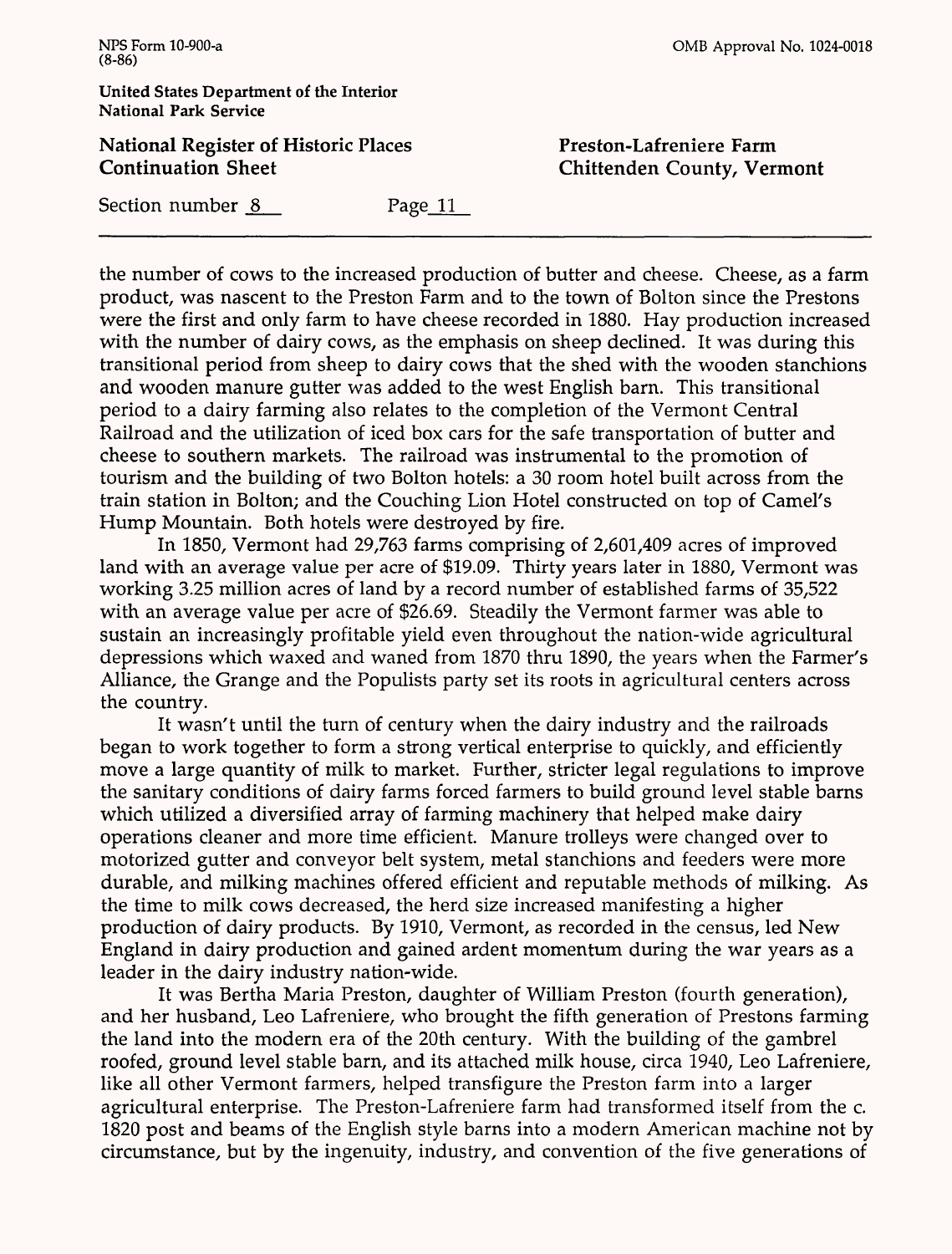**National Register of Historic Places Continuation Sheet**

**Preston-Lafreniere Farm Chittenden County, Vermont**

Section number 8 Page 12

Prestons leading a sustainable existence upon a land full of natural resources and sublime beauty.

As the farmstead was brought into the 20th century, modern problems with the encroachment of development soon surfaced. Educated locally at Jonesville Academy, Bertha Preston Lafreniere represented the Town of Bolton from 1961-1966 in the Vermont Legislature when representation was one town one vote. She was a strong advocate for the preservation of Camel's Hump State Park and its protection against development, and in 1984 Bertha died with the wish that the farm property would never be developed. From 1984 -1996 Leo Lafreniere took up the challenge to preserve the historic integrity of the property. In 1991 Leo successfully negotiated a contract with between the Vermont Housing and Conservation Board to purchase the 426 acres, more or less, with the following easement for the use of the property.

...no residential, commercial, industrial, or mining, activities shall be permitted, and no building or structure shall be constructed, created, erected, or moved onto the property, unless the activity furthers the public use of the property as part of Camel's Hump State Park or protects environmental systems, encourages sound utilization and conservation of agricultural and forest resources, and preserves the scenic beauty of the property.

Finally, on October 21, 1996 a cooperation lease agreement between the town of Bolton (Town) and the Vermont Agency of Natural Resources Department of Forests, Parks, and Recreation (Department) was confirmed where the Department would acquire 412 acres of the farm and annex the property to the adjoining Camel's Hump State Park, while the Town, through its Conservation Commission, would enhance and protect the farmstead according to the above deed restrictions. Based on a 1993 Architectural Conservation Assessment of the barns by Thomas T. Visser, the Interim Director of the University of Vermont Historic Preservation Program (UVM HP), modest funding was raised including a barn grant from the Vermont State Historic Preservation Office, which helped to stabilize the two English style barns. Subsequent work by graduate students at the UVM HP provided assessment reports for the continued use of the farmstead as an agricultural resource center to promote the history of the Preston-Lafreniere Farm and its relationship to the agricultural history of the Town of Bolton and the State of Vermont.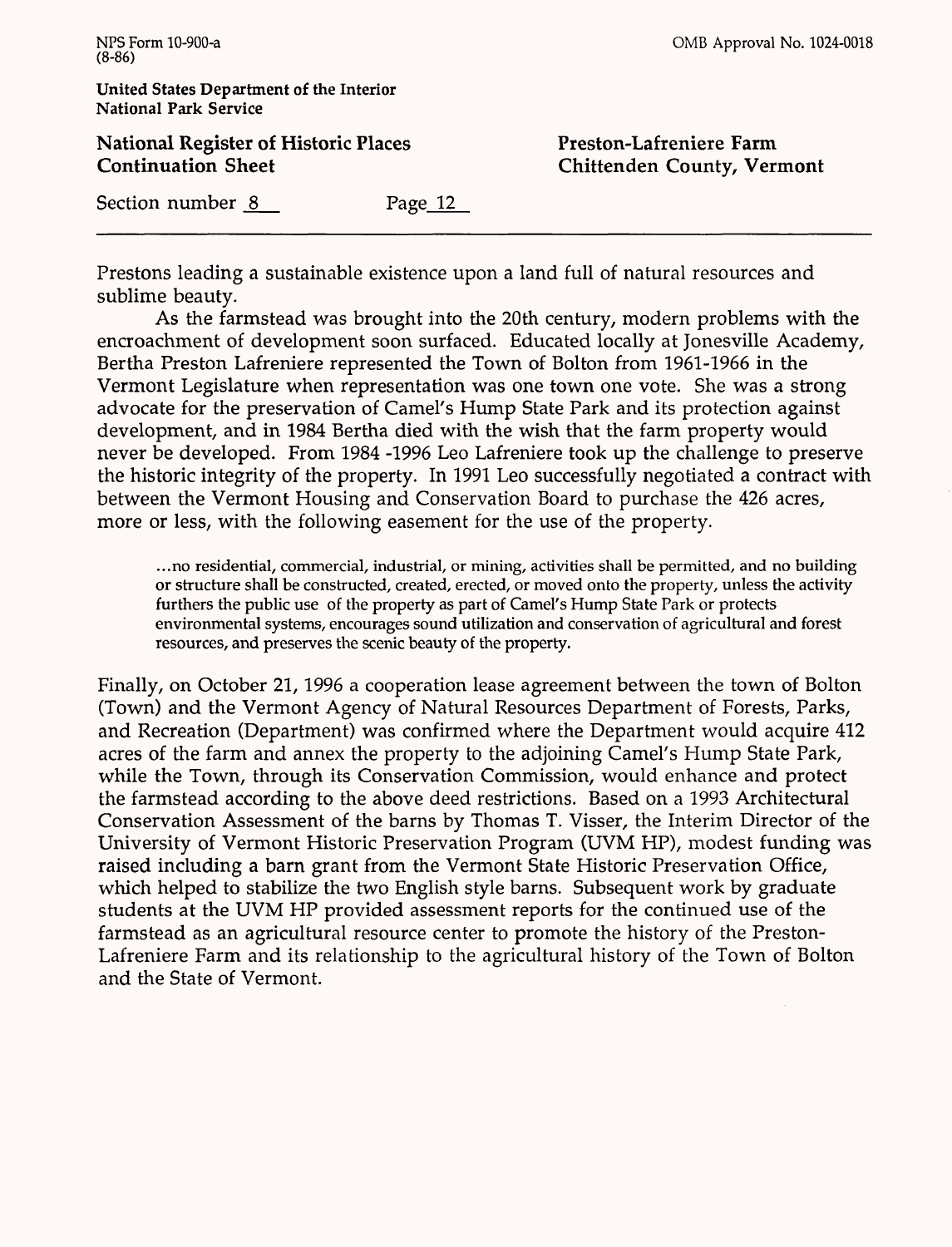National Register of Historic Places Continuation Sheet

### Preston-Lafreniere Farm Chittenden County, Vermont

Section number 9 Page 13

## Bibliography

Bolton Town Deeds. Bolton, Vermont, March 29,1808.

- Charter for the Incorporation of New Huntington. Benning Wentworth, Esquire: Province of New Hampshire, June 7, 1763.
- Childs, Hamilton. Gazetteer and Business Directory of Chittenden County, Vermont for 1882-83. Syracuse, N.Y. 1882.
- Carlisle, Lilian Baker. A Look Around Chittenden County Vermont. Burlington: Chittenden County Historical Society, 1976.
- DiNinno, Carol, et al. "The Preston Farm Reuse Development Plan." Historic Preservation Program: University of Vermont, 1996.
- Hartwell, Frank E. "Bolton in the Mountains." <u>Vermont History</u>. v. 23, no 4, 1955, p. 310.
- Hemenway, Abby Maria. The Vermont Historical Gazetteer. 1867-91, vol 1., p. 480-487.
- Lane, Gardiner. A History of Bolton. Bolton, Vt.: Bolton Conservation Commission, n.d.
- Moffitt, Lee William, and Tag Taginski. "The Preston/Lafreniere Farm Bolton, Vermont: A Photographic Survey/' Historic Preservation Program: University of Vermont, 1996.

Record of Surveys. Township of New Huntington, December 29,1808, p. 99-101.

- Stone, Arthur F.. "Products of the Soil." Vermont of Today. New York: Lewis Historical Publishing Co., 1929.
- Thompson, Zadock. A History of Vermont: Natural, Civil, and Statistical, in Three Parts. Burlington, Vt.: Chauncey Goodrich, 1842.
- U.S. Census Office, 7th Census, 1850, State of Vermont Agricultural Census. Reel 1, M-Film 626, The Bailey/Howe Library, University of Vermont.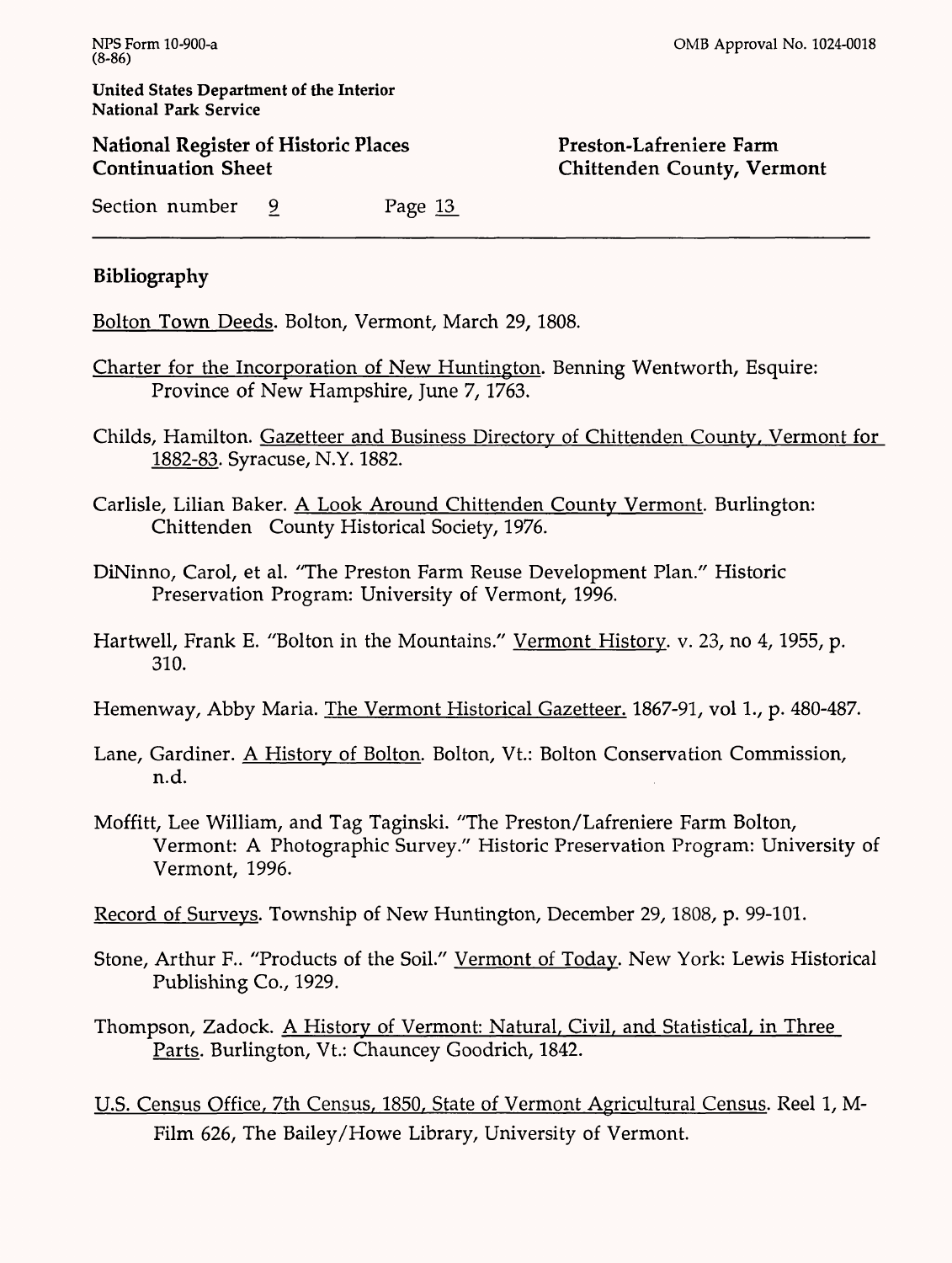**National Register of Historic Places Continuation Sheet**

### **Preston-Lafreniere Farm Chittenden County, Vermont**

Section number 9 Page 14

U.S. Census Office, 7th Census, I860, State of Vermont Agricultural Census. Reel 2, M-Film 627, The Bailey/Howe Library, University of Vermont.

U.S. Census Office, 7th Census, 1870, State of Vermont Agricultural Census. Reel 1, M-Film 628, The Bailey/Howe Library, University of Vermont.

U.S. Census Office, 7th Census, 1880, State of Vermont Agricultural Census. Reel 1, M-Film 629, The Bailey/Howe Library, University of Vermont.

Vermont Heritage Series. "Agricultural Buildings and Landscapes/7 Montpelier, Vt: Vermont Division for Historic Preservation.

Vermont Historic Sites and Structures Survey. "Bolton, Chittenden County, Vermont, #0401-6," Montpelier, Vt.: Vermont Division for Historic Preservation.

Visser, Thomas D.. Field Guide to New England Barns and Farm Buildings. Hanover: University Press, 1997.

\_\_\_\_\_\_\_\_, Coordinator. Architectural Conservation Assessment: Preston/Lafreniere Homestead Bolton, Vermont. Historic Preservation Program, Architectural Conservation & Education Service: University of Vermont, August 27,1993.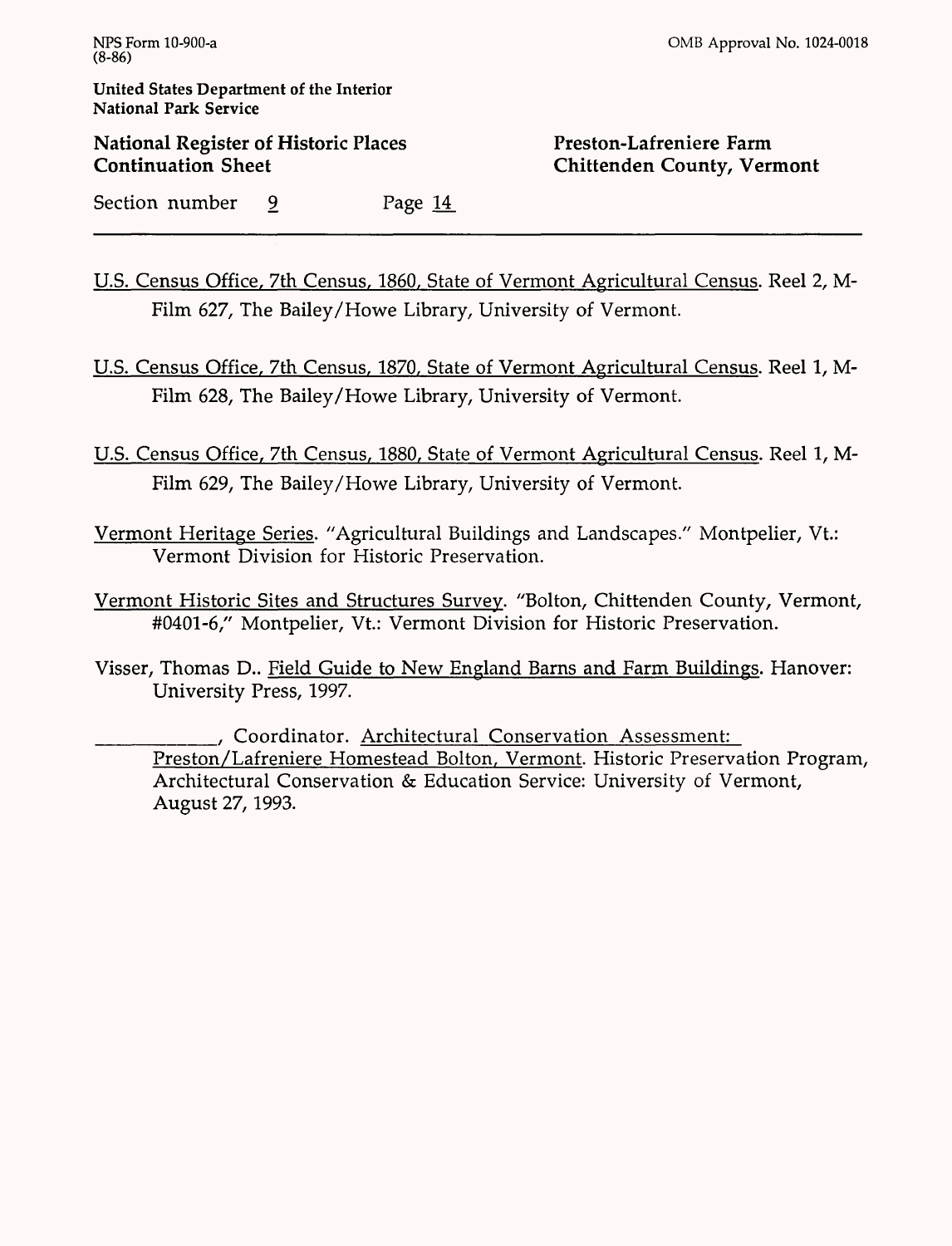### **Verbal Boundary Description**

The property being nominated for the Preston-Lafreniere farm, Bolton, Chittenden County, Vermont, is a +/\_ 60 acre parcel of land including a c. 1830 Classic Cottage, c. 1810-30 English style barn, and a c. 1810-30 English style barn with an attached c. 1850 shed and a c. 1940 ground level stable barn surrounded by hay fields and forested hills. Since the farmstead contributes to the understanding of the development of Vermont's Agricultural History, and for its preserved architectural styles of agricultural buildings, the open farm fields and the surrounding wood lots are also significant components of the history of the farmstead. Although the farm is no longer in operation, the hay fields annually produce three cuts of hay and the barns are utilized by local farmers for hay and machinery storage. Similar to many of Vermont's rural areas, the Preston-Lafreniere property was never surveyed, so natural features and the U.S. Geological Survey Maps were utilized to define the National Registry boundaries.

Beginning at the southwest junction of the Preston Brook and the Winooski River (Point A), the property traverses in a westward direction along the southern edge of the Winooski River approximately 2,250 feet to a point where the bank of the Winooski River meets Bolton Town Highway 1 (Duxbury Road) (Point B). The boundary then rises from the river, across Duxbury Road and traverses along the tree line for approximately 3,750 feet in a southeast direction to a point where the c. 1870 saw mill foundation meets the Preston Brook. The boundary turns in a northerly direction at the southeast corner of the saw mill foundation and runs approximately 2,650 feet along the westerly side of Preston Brook back to point A.

### **Boundary Justification:**

The boundary includes all the buildings and surrounding open fields historically associated with the Preston-Lafreniere Farm and possible (unexcavated) historic/prehistoric archeological remains.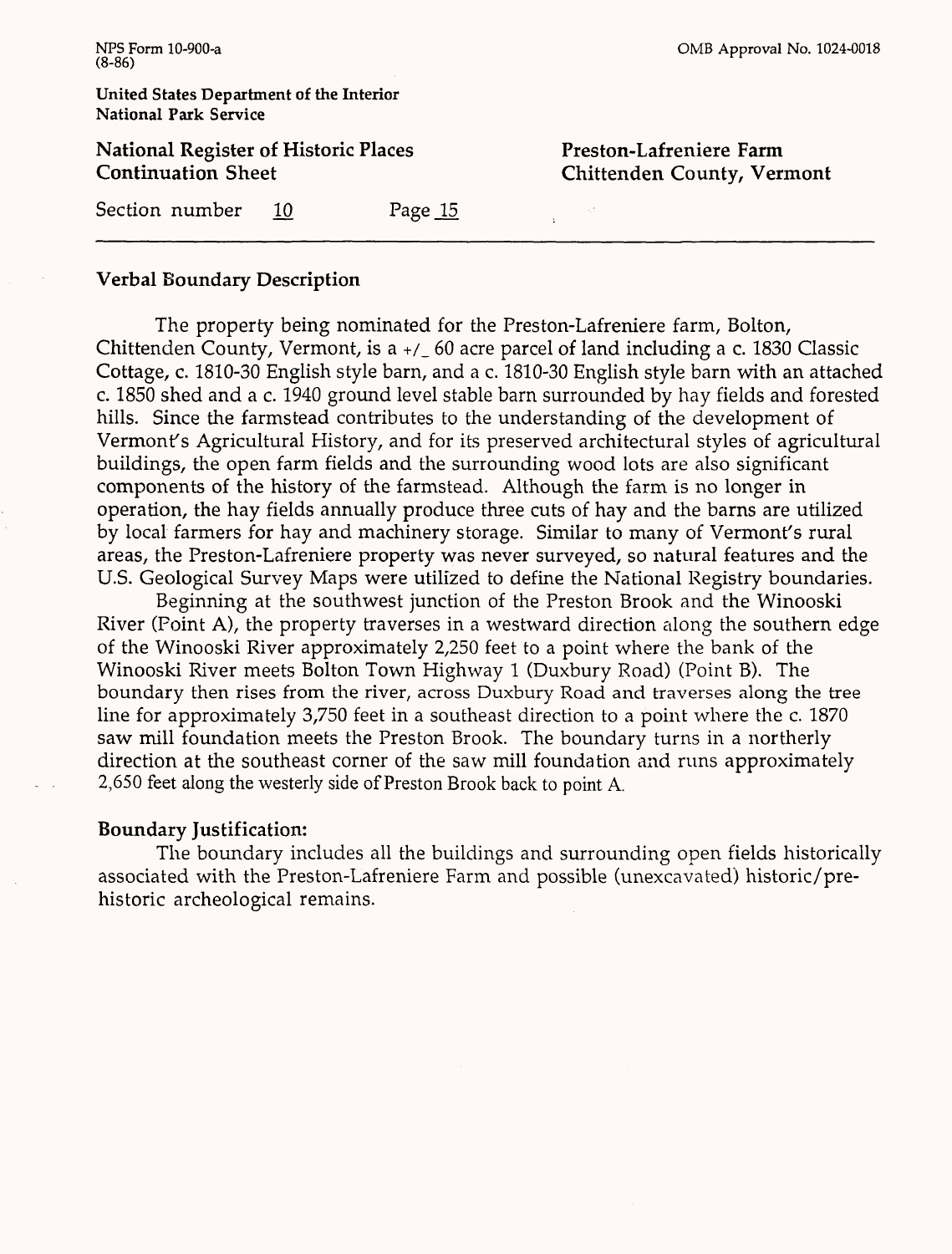